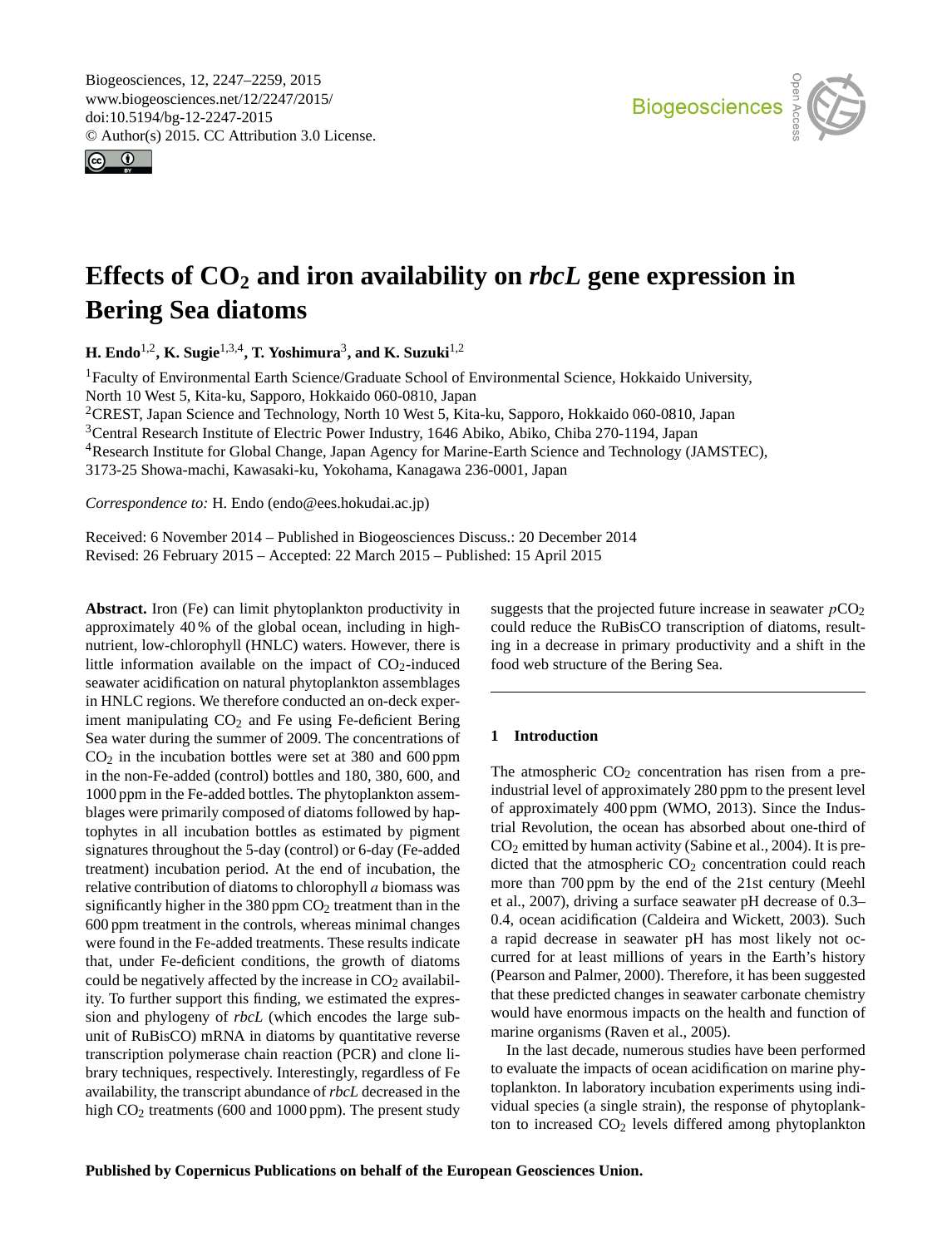species, possibly depending on their ability to assimilate carbon (Riebesell and Tortell, 2011; Collins et al., 2014). In the natural environment, these taxon-specific differences in  $CO<sub>2</sub>$ response can cause a shift in the phytoplankton community composition (Engel et al., 2008; Meakin and Wyman, 2011; Endo et al., 2013) and subsequent changes in ocean trophic structures and biogeochemical cycles (Riebesell et al., 2007; Yoshimura et al., 2013). However, the current understanding of the effects of elevated  $CO<sub>2</sub>$  on marine phytoplankton is still insufficient at the community level.

In terms of physiology,  $CO<sub>2</sub>$  is fixed by the carboxylation enzyme ribulose bisphosphate carboxylase / oxygenase (RuBisCO) in the Calvin–Benson–Bassham (CBB) cycle. In general, the half-saturation constant of the enzyme ranges between 20 and 70 µmol kg<sup>-1</sup> CO<sub>2</sub> (Badger et al., 1998), whereas the ambient seawater  $CO<sub>2</sub>$  levels are between 10 and 25 µmol  $kg^{-1}$ . Therefore, the present  $CO_2$  concentration could be insufficient to ensure effective RuBisCO carboxylation. The progression of ocean acidification could enhance photosynthetic carbon fixation in marine phytoplankton by increasing  $CO<sub>2</sub>$  availability.

Recent advances in molecular biology techniques have enabled us to examine the taxon-specific responses to environmental changes by quantifying functional gene expression in natural phytoplankton assemblages. For example, John et al. (2007a) developed a suite of quantitative reverse transcription polymerase chain reaction (qRT-PCR) assays to quantify *rbcL* (gene encoding the large subunit of RuBisCO) mRNA in *Synechococcus*, haptophytes, and heterokonts including diatoms. John et al. (2007b) demonstrated a strong negative correlation between diatom-specific *rbcL* mRNA abundance and seawater  $pCO<sub>2</sub>$  in the Mississippi River plume, suggesting that diatoms were responsible for the greatest drawdown in seawater  $pCO<sub>2</sub>$ . In addition, positive correlations between diatom-specific *rbcL* transcripts and light-saturated photosynthetic rates  $(P_{\text{max}})$  in seawater were reported (Corredor et al., 2004; John et al., 2007b). These results suggest that *rbcL* expression in diatoms could be used to estimate the photosynthetic carbon-fixation capacity of natural phytoplankton assemblages. Therefore, quantification of clade-specific *rbcL* transcripts can be used to assess the physiological photosynthetic responses of individual phytoplankton taxa to environmental changes.

The oceanic Bering Sea investigated in this study is a high-nutrient, low-chlorophyll (HNLC) region (Banse and English, 1999), where low iron (Fe) availability limits phytoplankton growth and nitrate utilization, so surface chlorophyll  $a$  (Chl  $a$ ) concentrations usually remain low in the summer (Suzuki et al., 2002). Despite the low phytoplankton biomass, the oceanic domain has the greatest amount of total primary and secondary production in the Bering Sea (Springer et al., 1996). Suzuki et al. (2002) reported that diatoms were the dominant phytoplankton group in the oceanic regions of the Bering Sea in the summer. In addition, Takahashi et al. (2002) showed that diatoms had the greatest contribution in the sinking particles in the area. However, less is known about the combined effects of ocean acidification and Fe enrichment on diatoms in such HNLC regions. In addition, there are no reports on the effects of  $CO<sub>2</sub>$  and Fe availability on *rbcL* transcription of natural diatom community in HNLC regions.

The purpose of this study is to clarify the responses of phytoplankton, especially diatoms, to  $CO<sub>2</sub>$  enrichment under Fe-depleted and Fe-replete conditions in the Bering Sea basin using on-deck bottle incubation. Recently, Sugie et al. (2013) reported changes in phytoplankton biomass and nutrient stoichiometry in this experiment. They showed that Chl  $a$  biomass decreased with increased  $CO<sub>2</sub>$  levels only in Fe-depleted treatments, suggesting that Fe deficiency and increased  $CO<sub>2</sub>$  synergistically reduced the growth of phytoplankton in the study area. In addition, Yoshimura et al. (2014) demonstrated that the net production of particulate organic carbon (POC) and total organic carbon (TOC) decreased under high  $CO<sub>2</sub>$  levels only in the Fe-limited treatments, whereas those in the Fe-replete treatments were insignificantly different. These studies suggest that the increase in  $CO<sub>2</sub>$  could have negative impacts on phytoplankton growth and/or organic-matter production especially under Fe-depleted conditions. However, the molecular mechanisms of photosynthetic carbon assimilation in phytoplankton assemblages were not mentioned in the previous studies. Therefore, in the present paper, we primarily focused on changes in *rbcL* transcripts in diatoms with different  $CO<sub>2</sub>$ and/or Fe availability.

# **2 Materials and methods**

#### **2.1 Experimental setup**

The study was carried out aboard the R/V *Hakuho Maru* (JAMSTEC) during the KH-09-4 cruise in September 2009. The water samples for incubation were collected from 10 m depth at a station (53 $\degree$ 05' N, 177 $\degree$ 00' W) in the Bering Sea on 9 September with acid-cleaned Niskin-X bottles attached to a conductivity–temperature–depth carousel multisampling system (CTD-CMS) system. A total of 300 L of seawater was poured into six 50 L polypropylene carboys through acidclean silicon tubing with a 197 µm mesh Teflon net to remove large particles. Subsamples were taken from each carboy and poured into triplicate acid-cleaned 12 L polycarbonate bottles (18 bottles total) for incubation. Initial samples were collected from each carboy. All sampling was carried out using a trace-metal clean technique to avoid any trace metal contamination. Prior to incubation, FeCl<sub>3</sub> solutions (5 nmol  $L^{-1}$ in final concentration) were added to 12 bottles in order to reduce Fe limitation for the phytoplankton communities. The  $CO<sub>2</sub>$  levels in the incubation bottles were manipulated by injecting  $CO_2$ -controlled dry air purchased from a commercial gas supply company (Nissan-Tanaka Co., Japan). The air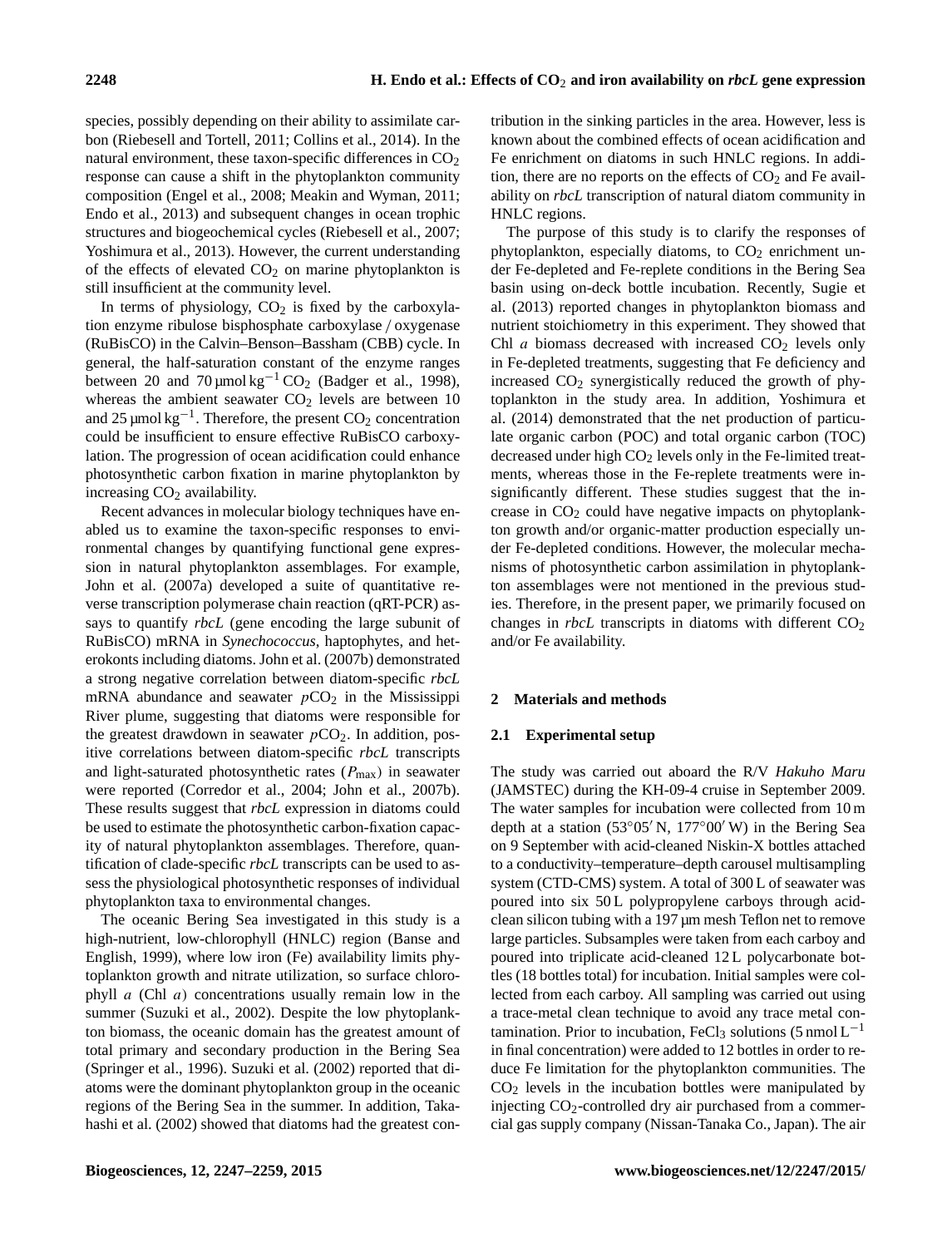mixtures were passed through 47 mm PTFE filters  $(0.2 \mu m)$ pore size, Millipore) before being added to the incubation bottles. The detailed procedures for trace metal clean techniques were described in Yoshimura et al.  $(2013)$ . The  $CO<sub>2</sub>$ concentrations were set at 380 and 600 ppm for the non-Feadded (control) bottles (hereafter referred to as "C-380" and "C-600", respectively), and 180, 380, 600, and 1000 ppm for the Fe-added bottles (hereafter referred to as "Fe-180", "Fe-380", "Fe-600", and "Fe-1000", respectively). Incubation was performed on deck in temperature-controlled watercirculating tanks for 5 days (control) or 6 days (Fe-added treatment) at the in situ temperature  $(8.2 \degree C)$  and 50 % surface irradiance adjusted by natural density screens. The sampling opportunities for each parameter are shown in Table S1 in the Supplement.

#### **2.2 Carbonate chemistry, nutrients, and Chl** *a*

The detailed methodology and basic chemical and biological parameters were reported in Sugie et al. (2013). In brief, during the incubation experiment, samples were collected from the incubation bottles for dissolved inorganic carbon (DIC), total alkalinity (TA), nutrients, and Chl a determination. DIC and TA concentrations were measured with a total alkalinity analyzer using the potentiometric Gran plot method (Kimoto Electric) following Edmond (1970). The levels of  $pCO<sub>2</sub>$  and pH were calculated from the DIC and TA using the CO2SYS program (Lewis and Wallance, 1998). Concentrations of nitrate plus nitrite, nitrite, phosphate, and silicic acid were measured using a QuAATro-2 continuous-flow analyzer (Bran+Luebbe). The concentration of total dissolved Fe (TD-Fe) was determined by a flow-injection method with chemiluminescence detection (Obata et al., 1993). Chl a concentrations were determined with a Turner Design fluorometer (model 10-AU) with the non-acidification method (Welschmeyer, 1994).

#### **2.3 HPLC and CHEMTAX analyses**

Samples for high-performance liquid chromatography (HPLC) pigment analysis were collected on days 3 and 5 for the control treatments and on days 2, 4, and 6 for the Feadded treatments. Water samples (400–1000 mL) were filtered onto GF/F filters under gentle vacuum (< 0.013 MPa) and stored in liquid nitrogen or a deep freezer (−80 ◦C) until analysis. HPLC pigment analysis was performed following the method of Endo et al. (2013).

To estimate the temporal changes in phytoplankton community structure during incubation, the CHEMTAX program (MacKey et al., 1996) was used following Endo et al. (2013). Briefly, optimal initial ratios were obtained following the method of Latasa (2007). Matrix **A** was obtained from Suzuki et al. (2002) (Table S2), who examined phytoplankton community compositions in the Bering Sea. Matrices **B**, **C**, and **D** were also prepared to determine the optimal pigment / Chl  $a$  ratios (Table S2). The pigment ratios of Matrices **B** and **C** were double and half the Matrix **A** ratio, respectively. For Matrix **D**, values of 0.75, 0.5, and 0.25 for dominant (rank according to high pigment / Chl  $a$  ratio: 1–5), secondary (rank  $6-10$ ), and minor (rank  $11-15$ ) pigments, respectively, were multiplied by each pigment ratio of Matrix **A**. We averaged the successive convergent ratios after the 10 runs among the 4 matrices to identify the most promising initial pigment ratios. The calculated final pigment / Chl *a* ratios in both the control and Fe-added treatments (Table S3) were within the range of values reported in Mackey et al. (1996), Wright and van den Enden (2000), and Suzuki et al. (2002).

# **2.4 qPCR and qRT-PCR**

Water samples for DNA and RNA analyses were collected on days 3 and 5 for the control treatments and on days 2, 4, and 6 for the Fe-added treatments. DNA samples (400– 500 mL) were collected onto 25 mm, 0.2 µm pore size polycarbonate Nuclepore filters (Whatman) with gentle vacuum (< 0.013 MPa) and stored in liquid nitrogen or a deep freezer at −80 ◦C until analysis. DNA extraction was performed following the method of Endo et al. (2013). Extracted DNA pellets were resuspended in 100 µL of 10 mM Tris-HCl buffer (pH 8.5).

For RNA analysis, seawater samples (400–500 mL) were filtered onto 25 mm, 0.2 µm pore size polycarbonate Nuclepore filters (Whatman) with gentle vacuum (< 0.013 MPa) and stored in 1.5 mL cryotubes previously filled with 0.2 g of muffled 0.1 mm glass beads and 600 µL RLT buffer (Qiagen) with  $10 \mu L$  mL<sup>-1</sup> β-mercaptoethanol (Sigma, St. Louis, USA). RNA samples were stored in liquid nitrogen or a deep freezer at −80 ◦C until analysis. Extraction and purification of RNA samples were performed using the RNeasy extraction kit (Qiagen) on a vacuum manifold with on-column DNA digestion using RNase-free DNase (Qiagen) according to the manufacturer's protocol. RNA was eluted using 50 µL of RNase-free  $H<sub>2</sub>O$ . Total RNA was then reverse transcribed into complementary DNA (cDNA) using the PrimeScript<sup>™</sup> RT regent Kit with gDNA Eraser (Takara) following the manufacturer's specifications.

Following Smith et al. (2006), we used double-stranded DNA and single-stranded cDNA standards for DNA and cDNA quantification, respectively. Standard curves for *rbcL* DNA were generated from plasmid DNA (pUC18, Takara) containing an artificial gene fragment (113 bp in size) of *rbcL* from the diatom *Thalassiosira weissflogii* (CCMP1336). The plasmid DNA was linearized with *Hind*III (Takara) and quantified using a Thermo NanoDrop spectrophotometer (ND-1000). On the other hand, to produce the cDNA standard, a PCR-amplified *rbcL* gene fragment of *T. weissflogii* (CCMP1336) was inserted into a plasmid DNA (pCR2.1, Invitrogen). The plasmid DNA was purified using the Plasmid maxi kit (Qiagen) and linearized with *Bam*HI (Takara),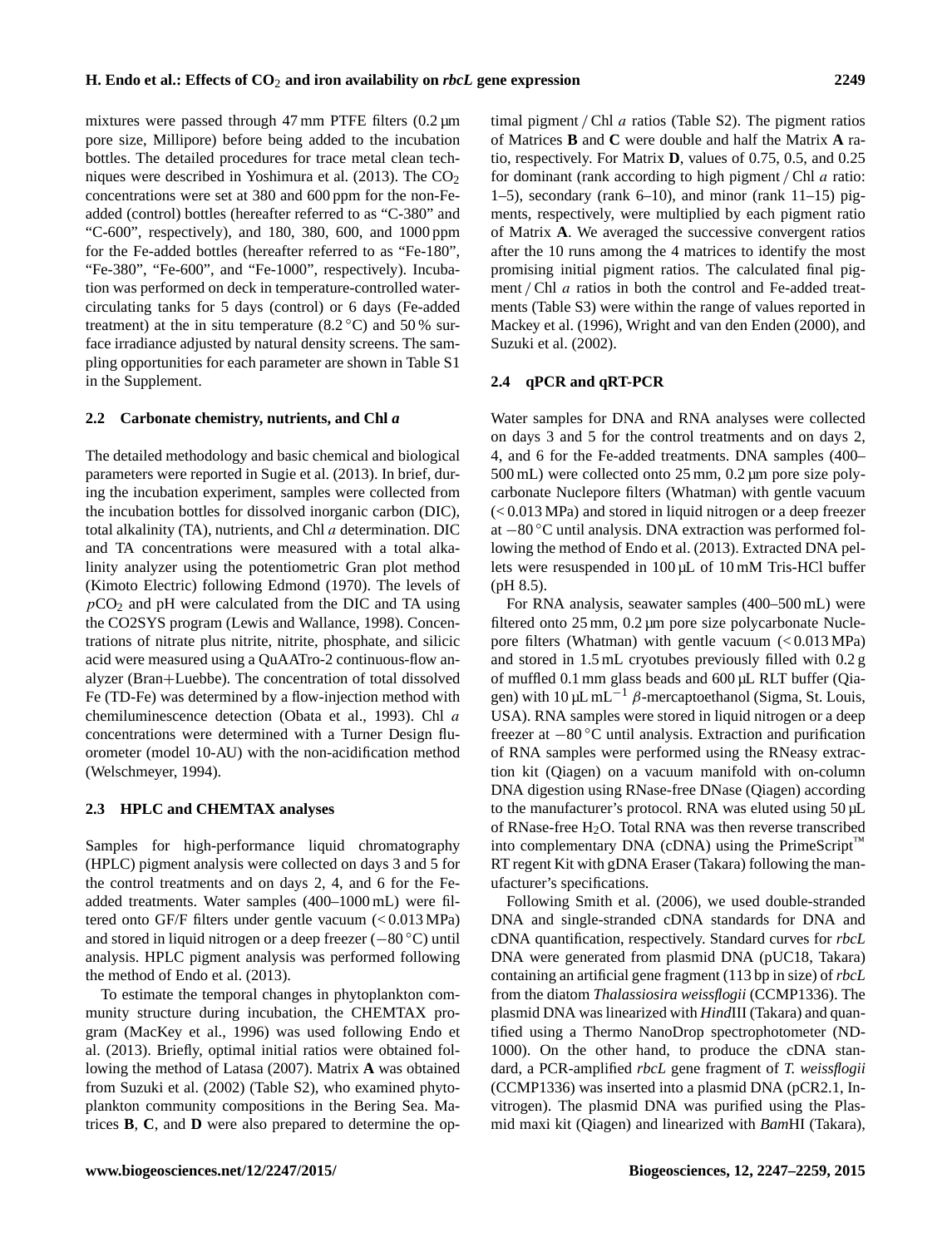and in vitro transcription was performed using T7 RNA polymerase (Invitrogen) for 2 h at 37 °C with Recombinant RNase Inhibitor (Takara). To eliminate DNA contamination, RNA was digested for 2 min at 42 ◦C using gDNA Eraser (Takara). RNA was purified using an RNeasy column (Qiagen) following the manufacturer's instructions and quantified with a Ribogreen RNA quantification kit (Molecular Probes) using the manufacturer's standard. RNA was reverse transcribed into cDNA using the PrimeScript<sup>™</sup> RT regent Kit with gDNA Eraser (Takara).

Copy numbers of DNA and cDNA standards were calculated using the equation of Smith et al. (2006), where the molecular mass of each nucleotide (or nucleotide pair) in double- and single-stranded DNA is assumed to be 660 and 330 Da, respectively. Serial dilutions of DNA and cDNA standards were prepared using sterilized Milli-Q water.

To amplify the *rbcL* gene and cDNA fragments from diatoms, the following specific primer set designed by John et al. (2007a) was used:

Forward primer: 5'-GATGATGARAAYATTAACTC-3' Reverse primer: 5'-TAWGAACCTTTWACTTCWCC-3'.

Real-time PCR amplification was performed using SYBR Premix Ex Taq II (Perfect Real Time, Takara) with primer concentrations of 0.4 µM each and a Thermal Cycler Dice Real Time System (TP800, Takara). Diluted nucleic acid standards were then added to the PCR mixture. The thermal cycling conditions were  $95^{\circ}$ C for 60 s, then 40 cycles of 95 °C for 5 s, and  $52$  °C for 60 s. The fluorescence intensity of the complex formed by SYBR green and the double-stranded PCR product was continuously monitored from cycle 1 to 40. Quantification was achieved by the second-derivative maximum method (Luu-The et al., 2005), and the copy number for each sample was determined by the standard curves generated by serial dilutions of the standards.

# **2.5 Clone libraries**

Clone libraries of *rbcL* cDNA were constructed for the C-380 and C-600 samples on day 3, and Fe-380 and Fe-600 samples on day 2. The cDNA samples were PCR amplified with the diatom-specific primer set and thermal cycling conditions described above using the Takara Ex Taq Hot Start Version (Takara). Triplicate PCR products were mixed and then purified with agarose gel electrophoresis and the PureLink Quick Gel Extraction Kit (Invitrogen). Purified amplicons from cDNA samples were then cloned into the pCR2.1 vector using the TOPO TA cloning kit (Invitrogen) following the manufacturer's instructions. Thirty-five to 50 colonies were randomly picked from each clone library. Correct cDNA insertions were identified by PCR amplification using the M13 forward (5'-GTAAAACGACGGCCAG-3') and reverse (5'-CAGGAAACAGCTATGA-3') primers

flanking the cloning site. Plasmid DNA containing the inserts was cycle-sequenced using the Big Dye Terminator v3.1 Kit (Applied Biosystems) with the M13 forward primer. The cycle sequencing products were cleaned by isopropanol precipitation. Sequencing was performed with a 3130 Genetic Analyzer (Life Technologies). The obtained sequences were compared with *rbcL* sequences deposited in GenBank database [\(http://www.ncbi.nlm.nih.gov\)](http://www.ncbi.nlm.nih.gov) using the Basic Local Alignment Search Tool (BLAST) query engine. Our *rbcL* cDNA sequences were deposited in the DNA Data Bank of Japan (DDBJ) with the following accession numbers AB985799–AB986033.

# **2.6 Phylogenetic and diversity analyses**

The *rbcL* sequences obtained were assembled into operational taxonomic units (OTUs) with > 95 % sequence identity, and rarefaction curves were plotted for each clone library with the software mothur v. 1.27 (Schloss et al., 2009). To estimate OTU richness, chao1 index (Chao, 1984) values were calculated using the number of singleton sequences obtained in this study. Genetic diversity was assessed based on the Shannon-Wiener index  $(H',$  Shannon, 1948) and Simpson's index (D, Simpson, 1949). The statistical significance of differences in the compositions of pairs of *rbcL* sequences in the libraries was tested using LIBSHUFF (Singleton et al., 2001). The LIBSHUFF program determined the integral form of the Cramer–von Mises statistic for each pair of communities using 10 000 randomizations. Any two libraries were considered to be significantly different from each other if the lower of the significance values generated by the software was <  $0.025$  ( $p < 0.05$ ).

# **2.7 Statistical analysis**

Statistical analyses were performed with the program R [\(http:](http://www.r-project.org) [//www.r-project.org\)](http://www.r-project.org). To assess the statistically significant differences between  $pCO<sub>2</sub>$  levels in the control treatments or between control and Fe treatments, Welch's  $t$  test was used. Differences among  $pCO<sub>2</sub>$  levels in the Fe-added treatments were evaluated with Kruskal–Wallis one-way analysis of variance (ANOVA). Holm's test for multiple comparisons was used to identify the source of the variance. For all of the analyses, the confidence level was set at 95 % ( $p < 0.05$ ).

# **3 Results**

# **3.1 Experimental conditions**

The bubbling of  $CO_2$ -controlled air succeeded in creating significant gradients in  $pCO<sub>2</sub>$ , pH, and DIC in the different  $CO<sub>2</sub>$  treatments except on day 4 in the Fe-added treatments, when those values did not significantly differ between Fe-380 and Fe-600 (Table 1; Fig. S1 in the Supplement). The initial concentrations of nitrate, phosphate, and silicic acid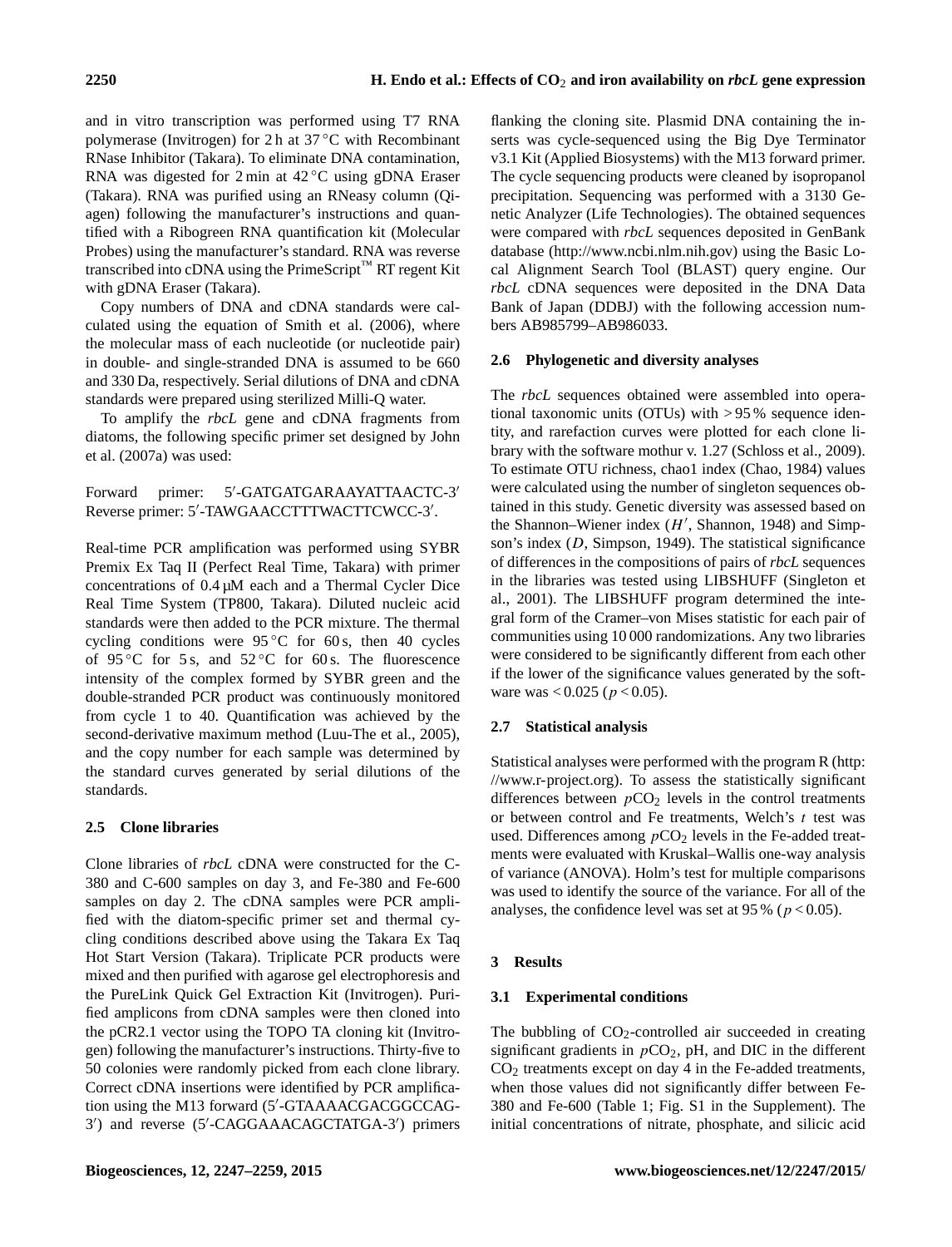**Table 1.** Carbonate chemistry, nutrients, and Fe parameters (value  $\pm$  1 standard deviation,  $n = 3$ ) during the incubation experiment. Carbonate parameters are the initial and mean values throughout the incubation. Macronutrients and Fe parameters are the values at the initial or final sampling days (i.e., day 5 for the control and day 6 for the Fe-added treatments). Standard deviation was not assessed for initial TD-Fe concentration because samples were collected from single source. See Figs. S1 and S2 for the complete data set.

|            | $(\text{µmol}\,\text{kg}^{-1})$                                                                                      | DIC |                        | TA<br>$(\text{µmol}\,\text{kg}^{-1})$ |                        | pCO <sub>2</sub><br>$($ $\mu$ atm $)$ |  | CO <sub>2</sub><br>$(\text{µmol}\,\text{kg}^{-1})$ | pH<br>(total scale) |
|------------|----------------------------------------------------------------------------------------------------------------------|-----|------------------------|---------------------------------------|------------------------|---------------------------------------|--|----------------------------------------------------|---------------------|
| C-Initial  | $2086.4 \pm 2.8$                                                                                                     |     |                        | $2249.1 \pm 5.0$                      |                        | $388.4 \pm 18.1$                      |  | $18.4 \pm 0.9$                                     | $8.05 \pm 0.02$     |
| $C-380$    | $2075.5 \pm 8.1$                                                                                                     |     | $2252.9 \pm 10.8$      |                                       |                        | $355.7 \pm 34.7$                      |  | $16.8 \pm 1.6$                                     | $8.09 \pm 0.04$     |
| $C-600$    | $2151.6 \pm 7.8$                                                                                                     |     |                        | $2250.9 \pm 4.7$                      |                        | $604.1 \pm 36.2$                      |  | $28.5 \pm 1.7$                                     | $7.88 \pm 0.02$     |
| Fe-Initial | $2085.3 \pm 0.8$                                                                                                     |     |                        | $2250.0 \pm 4.9$                      |                        | $383.4 \pm 12.6$                      |  | $18.1 \pm 0.6$                                     | $8.06 \pm 0.01$     |
| Fe-180     | $1959.9 \pm 62.0$                                                                                                    |     | $2244.1 \pm 16.0$      |                                       |                        | $202.0 \pm 50.9$                      |  | $9.5 \pm 2.4$                                      | $8.21 \pm 0.10$     |
| Fe-380     | $2068.5 \pm 27.7$                                                                                                    |     | $2235.7 \pm 14.9$      |                                       |                        | $375.9 \pm 47.9$                      |  | $17.8 \pm 2.3$                                     | $8.01 \pm 0.05$     |
| Fe-600     | $2120.6 \pm 33.5$                                                                                                    |     | $2248.5 \pm 12.0$      |                                       |                        | $512.6 \pm 135.5$                     |  | $24.2 \pm 6.4$                                     | $7.96 \pm 0.11$     |
| Fe-1000    | $2200.2 \pm 12.6$                                                                                                    |     |                        | $2248.4 \pm 9.8$                      |                        | $913.8 \pm 159.8$                     |  | $43.2 \pm 7.6$                                     | $7.72 \pm 0.07$     |
|            |                                                                                                                      |     | Nitrate                |                                       | Phosphate              | Silicic acid                          |  | TD-Fe                                              |                     |
|            | $(\text{µmol L}^{-1})$<br>C-Initial<br>$18.06 \pm 0.10$<br>$7.09 \pm 0.27$<br>$C-380$<br>$C-600$<br>$12.01 \pm 0.27$ |     | $(\text{µmol L}^{-1})$ |                                       | $(\text{µmol L}^{-1})$ |                                       |  | $(mmolL^{-1})$                                     |                     |
|            |                                                                                                                      |     |                        | $1.47 \pm 0.01$<br>$0.65 \pm 0.02$    |                        | $16.95 \pm 0.12$<br>$0.28 \pm 0.05$   |  |                                                    | 1.35                |
|            |                                                                                                                      |     |                        |                                       |                        |                                       |  | $0.27 \pm 0.03$                                    |                     |
|            |                                                                                                                      |     |                        | $0.98 \pm 0.02$                       |                        | $3.04 \pm 0.32$                       |  | $0.29 \pm 0.04$                                    |                     |
|            | Fe-Initial                                                                                                           |     | $18.09 \pm 0.11$       | $1.47 \pm 0.01$                       |                        | $16.90 \pm 0.12$                      |  | $5.50 \pm 0.10$                                    |                     |
|            | Fe-180                                                                                                               |     | $0.13 \pm 0.04$        | $0.10 \pm 0.01$                       |                        | $0.66 \pm 0.09$                       |  | $4.60 \pm 0.19$                                    |                     |
|            | Fe-380                                                                                                               |     | $0.09 \pm 0.00$        | $0.12 \pm 0.04$                       |                        | $0.50 \pm 0.01$                       |  | $4.48 \pm 0.12$                                    |                     |
|            | Fe-600                                                                                                               |     | $0.08 \pm 0.00$        | $0.10 \pm 0.00$                       |                        | $0.50 \pm 0.01$                       |  | $4.34 \pm 0.08$                                    |                     |
|            | Fe-1000                                                                                                              |     | $0.08 \pm 0.00$        | $0.08 \pm 0.02$                       |                        | $0.47 \pm 0.02$                       |  | $4.18 \pm 0.24$                                    |                     |
|            |                                                                                                                      |     |                        |                                       |                        |                                       |  |                                                    |                     |

were  $18.06 \pm 0.10$ ,  $1.47 \pm 0.01$ , and  $16.90 \pm 0.12$  µmol  $L^{-1}$ , respectively (Table 1). In the control bottles, these macronutrients remained until the end of the incubation in both  $CO<sub>2</sub>$ treatments except for silicic acid, which was almost depleted on day 5 in the C-380 treatment (Fig. S2). In the Fe-added bottles, macronutrients were depleted on days 4 or 5 in all  $CO<sub>2</sub>$  treatments (Fig. S2). The TD-Fe concentration was 1.35 nmol  $L^{-1}$  in the initial seawater, and it remained low throughout the experiment in the control treatments (Table 1). In the Fe-added treatments, the TD-Fe concentrations were  $5.50 \pm 0.10$  nmol L<sup>-1</sup> in the initial bottles and remained above  $4 \text{ nmol } L^{-1}$  until the end of incubation (Table 1). The initial Chl  $a$  concentration was  $1.96 \pm 0.14 \,\text{µg L}^{-1}$  (Table 1). In the control bottles, the Chl a concentration increased until the end of the incubation and reached  $10.22 \pm 0.89 \,\mu g L^{-1}$  in the C-380 and  $6.28 \pm 0.64 \,\mathrm{\upmu}\mathrm{g}\,\mathrm{L}^{-1}$  in the C-600 treatments (Fig. S3). In the Fe-added bottles, the Chl a concentration increased rapidly and reached the maximum on day 4 in the Fe-180 and Fe-380 treatments  $(27.51 \pm 0.71$  and  $28.45 \pm 3.40$  µg L<sup>-1</sup>, respectively), on day 5 in the Fe-600 and Fe-1000 treatments  $(27.68 \pm 0.44$  and  $27.32 \pm 3.05$  µg L<sup>-1</sup>, respectively), and then declined toward the end of the incubation (Fig. S3).

#### **3.2 Phytoplankton pigments**

Throughout the experiment, the concentrations of fucoxanthin (Fuco), mainly a biomarker for diatoms (Ondrusek et al.,

1991; Suzuki et al., 2011), and 19'-hexanoyloxyfucoxanthin (19'-Hex), an indicator of haptophytes (Jeffrey and Wright, 1994), were relatively high among the phytoplankton pigments. In the control bottles, the concentrations of Fuco and 19'-Hex increased over time and reached the maximum values on day 5 in both the C-380 and C-600 treatments (Fig. 1a and c). After day 3, the concentrations of Fuco and 19'-Hex were higher in the C-380 treatment than in the C-600 treatment (day 5: Welch's t test C-380 > C-600,  $p < 0.05$ ), although no statistical significance was assessed on day 3 because samples were collected from each single bottle. In the Fe-added bottles, Fuco concentrations increased throughout the incubation and reached the maximum values on day 6, whereas 19'-Hex concentrations decreased after day 4 (Fig. 1b and d). The concentrations of Fuco were significantly different among  $CO<sub>2</sub>$  treatments on day 6 (Kruskal–Wallis ANOVA,  $p < 0.05$ ), although these differences were not supported by multiple comparisons (Holm's test,  $p > 0.05$ ). Significant differences among  $CO<sub>2</sub>$  treatments were also found for the 19'-Hex concentration on day 6 (Kruskal–Wallis ANOVA,  $p < 0.05$ ), and the values in the Fe-180 treatment was significantly higher than those in the Fe-1000 treatment (Holm's test,  $p < 0.05$ ).

#### **3.3 CHEMTAX outputs**

In the initial phytoplankton community, diatoms and haptophytes were the predominant numbers of the phytoplankton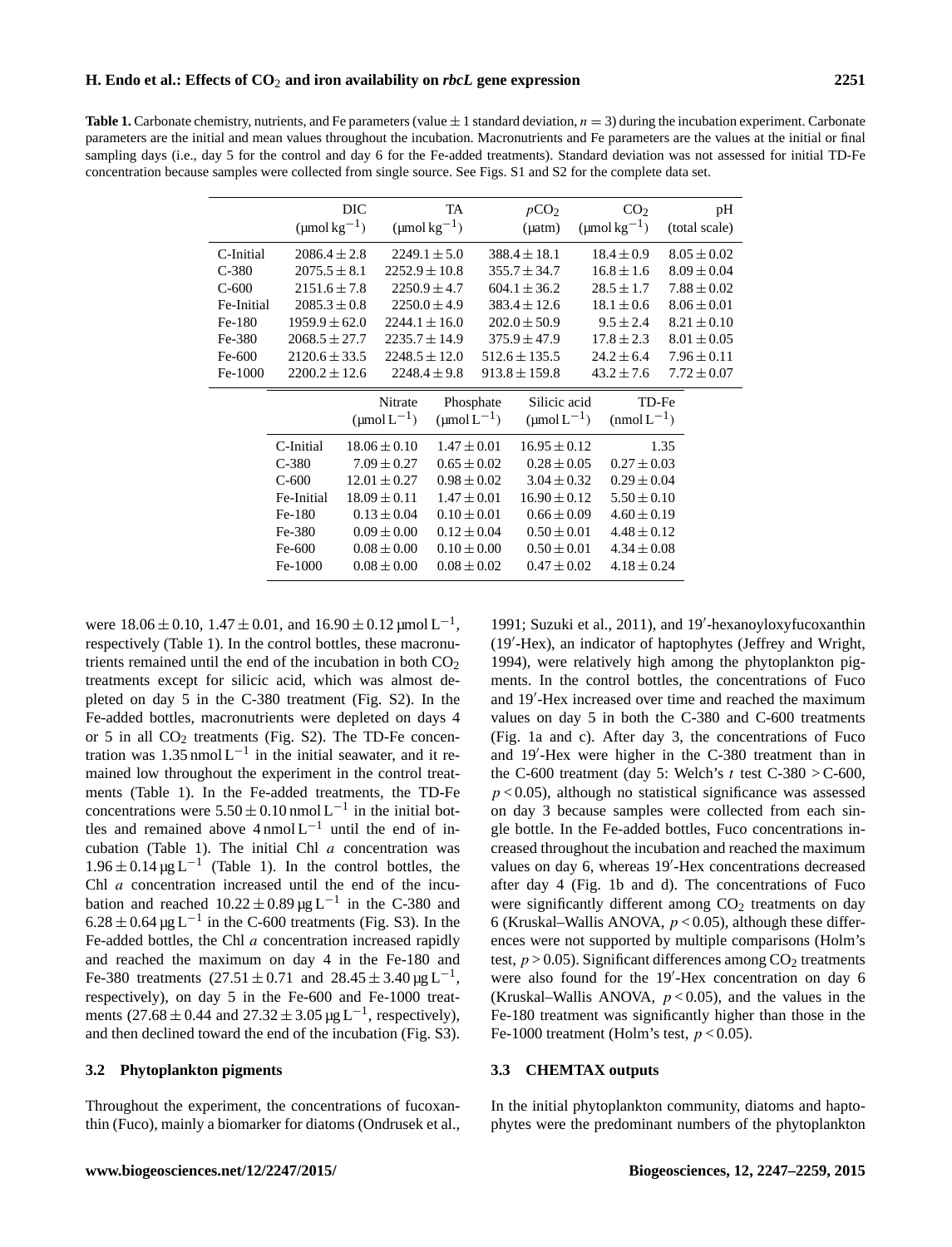

Figure 1. Temporal changes in fucoxanthin (a, b) and 19'hexanoyloxyfucoxanthin **(c, d)** concentrations. Graphs on the left and right sides indicate data from the control and Fe-added treatments, respectively. Error bars denote  $\pm 1$  standard deviation (SD,  $n = 3$ ). Standard deviations were not assessed on days 2 (Fe-added treatments) and 3 (control treatments) because samples were collected from each single bottle.

groups (i.e., they contributed 45 and 17 % of the Chl a concentration, respectively). The initial contributions of chlorophytes, cryptophytes, peridinin-containing dinoflagellates, pelagophytes, prasinophytes, and cyanobacteria to the Chl a biomass were 10, 9, 8, 5, 4, and 2 %, respectively. In the control bottles, the contributions of diatoms to the Chl  $a$  biomass increased with time, and their contributions reached the maximum (70 % at the C-380 and 60 % at the C-600 treatments) on day 5 (Fig. 2a). On day 5, the contribution of diatoms in the C-380 treatment was significantly higher than that in the C-600 treatment (Welch's t test,  $p < 0.05$ ). However, the contribution of haptophytes to the Chl a biomass was higher in the C-600 treatment (21 %) than in the C-380 treatment (14%) on day 5 (Welch's t test,  $p < 0.05$ ). Increases in the contributions of diatoms were also observed in the Fe-added treatment, and the contributions reached the maximum (82– 85 %) on day 4 in all  $CO<sub>2</sub>$  treatments (Fig. 2b). In terms of diatom contribution, a significant difference among  $CO<sub>2</sub>$ treatments was not detected with Kruskal–Wallis ANOVA  $(p > 0.05)$  in the Fe-added bottles. The contributions of haptophytes to Chl  $a$  biomass did not differ significantly among CO<sup>2</sup> levels in the Fe-added bottles (Kruskal–Wallis ANOVA,  $p > 0.05$ ).

# **3.4 Expression of diatom** *rbcL* **gene**

A significant linear relationship between the Fuco concentration and the diatom-specific *rbcL* gene copy number was found (regression analysis:  $r^2 = 0.677$ ,  $p < 0.001$ ,  $n = 28$ ) in our experiment (Fig. 3). In the control bottles, the transcript abundance normalized to gene abundance (i.e., cDNA / DNA) of the diatom-specific *rbcL* gene fragment for



**Figure 2.** Mean contributions of each phytoplankton group to total Chl a biomass estimated by CHEMTAX in the **(a)** control bottles at 380 and 600 ppm CO2, and **(b)** Fe-added bottles at 180, 380, 600, and 1000 ppm  $CO_2 (n = 1 \text{ or } 3)$ .



**Figure 3.** Relationship between fucoxanthin concentration and diatom-specific *rbcL* copy number ( $y = 7.62 \times 10^8 x + 1.90 \times 10^8$ ,  $r^2 = 0.677$ ,  $p < 0.001$ ,  $n = 28$ ).

the C-380 treatment was significantly higher than that of the C-600 treatment on day 3 (Fig. 4; Welch's t test,  $p < 0.05$ ). In the Fe-added bottles, the cDNA / DNA ratio of the diatom *rbcL* fragment in the lower  $CO<sub>2</sub>$  treatments (Fe-180 and Fe-380) was higher than that in the Fe-600 treatment on day 2 (Fig. 4; Holm's test,  $p < 0.05$ ).

#### **3.5 Clone libraries of diatom** *rbcL* **cDNA**

Rarefaction curves were plotted for the *rbcL* cDNA libraries (Fig. 5). In terms of unique taxa, the highest num-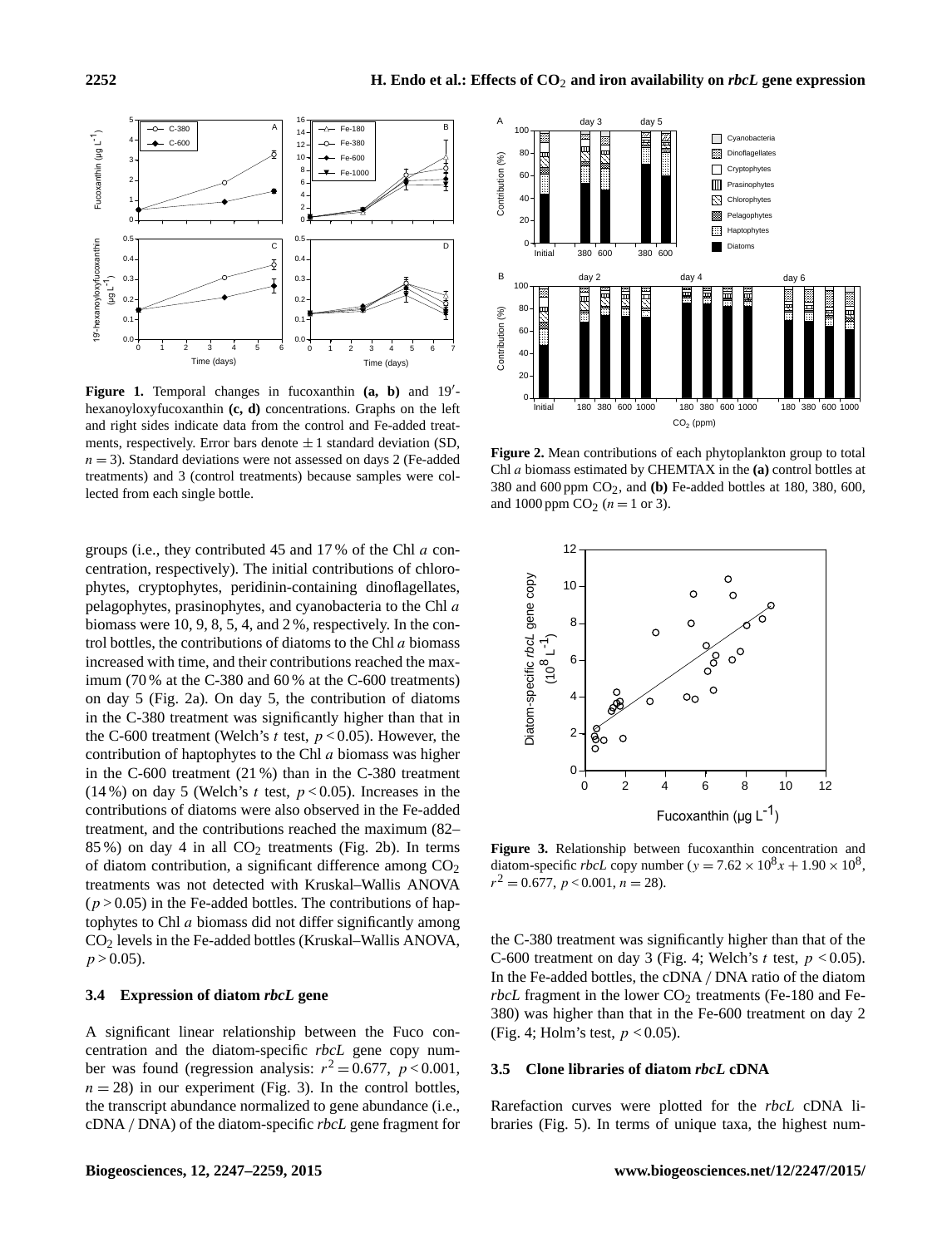**Table 2.** Number of OTUs, richness index, and diversity indices (value ± 95 % confidence interval) for *rbcL* cDNA libraries obtained from the initial seawater and the incubation bottles on day 2 (Fe-380 and Fe-600) and day 3 (C-380 and C-600).

| Library | No. of<br>sequences | No. of<br><b>OTUs</b> | Chao <sub>1</sub> | H'              | D                 |
|---------|---------------------|-----------------------|-------------------|-----------------|-------------------|
| Initial | 35                  | 10                    | 25.0              | $1.81 \pm 0.32$ | $0.197 \pm 0.086$ |
| $C-380$ | 50                  | 15                    | 20.0              | $1.98 + 0.36$   | $0.232 \pm 0.110$ |
| $C-600$ | 50                  | 14                    | 29.0              | $1.60 \pm 0.41$ | $0.369 + 0.148$   |
| Fe-380  | 50                  | 13                    | 23.0              | $2.24 + 0.23$   | $0.116 \pm 0.042$ |
| Fe-600  | 50                  | $12^{\circ}$          | 19.5              | $2.01 + 0.26$   | $0.158 + 0.053$   |

ber of OTUs was found in the C-380 treatment (Table 2). The highest chao1 value was found in the C-600 treatment, whereas the lowest value was found in the Fe-600 treatment. Shannon–Wiener and Simpson diversity indices revealed that the cDNA libraries in the  $380 \text{ ppm } CO_2$  bottles were more diverse than those in the  $600$  ppm  $CO<sub>2</sub>$  bottles in both the control and Fe-added treatments, although the values were not statistically significant between  $CO<sub>2</sub>$  treatments ( $t$  test,  $p > 0.05$ ) (Table 2).

All sequences obtained from the cDNA libraries were more than 95 % similar to sequences deposited in the Gen-Bank. These sequences could be classified into the following 11 phylogenetic groups: Chaetocerotaceae, Coscinodiscaceae, Cymatosiraceae, Stephanodiscaceae, Thalassiosiraceae, unidentified centrics, Bacillariaceae, Naviculaceae, Fragillariaceae, unidentified pennates, and other eukaryotes by comparison with known *rbcL* sequences from GenBank. Sequences that could not classified into a specific diatom family (e.g., closely related to two or more diatom families with same similarity score) were assigned as unidentified centrics or unidentified pennates. Other eukaryotes consisted of haptophytes, pelagophytes, dictyochophytes, dinoflagellates, and diatoms which could not be assigned to centrics and pennates. For all of the cDNA libraries, more than 88 % of *rbcL* sequences were most closely affiliated with those of cultured diatoms. In the initial cDNA library, the most abundant sequences were closely affiliated with the diatom family Bacillariaceae (46 %), followed by other eukaryotes and Cymatosiraceae (17 and 14 %, respectively) (Fig. 6). The contributions of other diatom groups were less than 6 % in the initial clone library. In the control bottles, the contributions of Coscinodiscaceae increased to 12–14 %, whereas those of Cymatosiraceae decreased to 4 %. In the Fe-added bottles, the contributions of Chaetocerotaceae and unidentified centrics to the total increased to more than 8 and 20 %, respectively. In contrast, the contributions of Bacillariaceae decreased below 24 % in both the Fe-380 and Fe-600 treatments.

Statistic analysis using LIBSHUFF revealed that the cDNA libraries in the control treatments were not significantly different from the initial sample regardless of the  $CO<sub>2</sub>$ 



**Figure 4.** Abundances of *rbcL* mRNA (cDNA) normalized to *rbcL* gene copy number (*rbcL* cDNA / DNA) in the control bottles on day 3 and the Fe-added bottles on day 2. Open bars and closed bars denote control and Fe-added treatments, respectively. Error bars indicate  $\pm$  1 SD ( $n = 3$ ).



**Figure 5.** Rarefaction analysis of the diatom-specific *rbcL* clone libraries. The rarefaction curves, plotting the number of operational taxonomic units (OTUs) as a function of the number of sequences, were computed by the software mothur. C and Fe indicate the control and Fe-added treatments, respectively.

level, whereas those in the Fe-added bottles differed significantly from the initial assemblage (LIBSHUFF,  $p < 0.05$ ) (Table 3). No significant difference in the cDNA library was found between C-380 and C-600 treatments in the control bottles (LIBSHUFF,  $p > 0.05$ ). However, a significant difference between the Fe-380 and Fe-600 treatments was detected in the Fe-added bottles (LIBSHUFF,  $p < 0.05$ ). In addition, cDNA libraries in the Fe-added bottles differed significantly from those of the control bottles in both the Fe-380 and Fe-600 treatments (LIBSHUFF,  $p < 0.05$ ).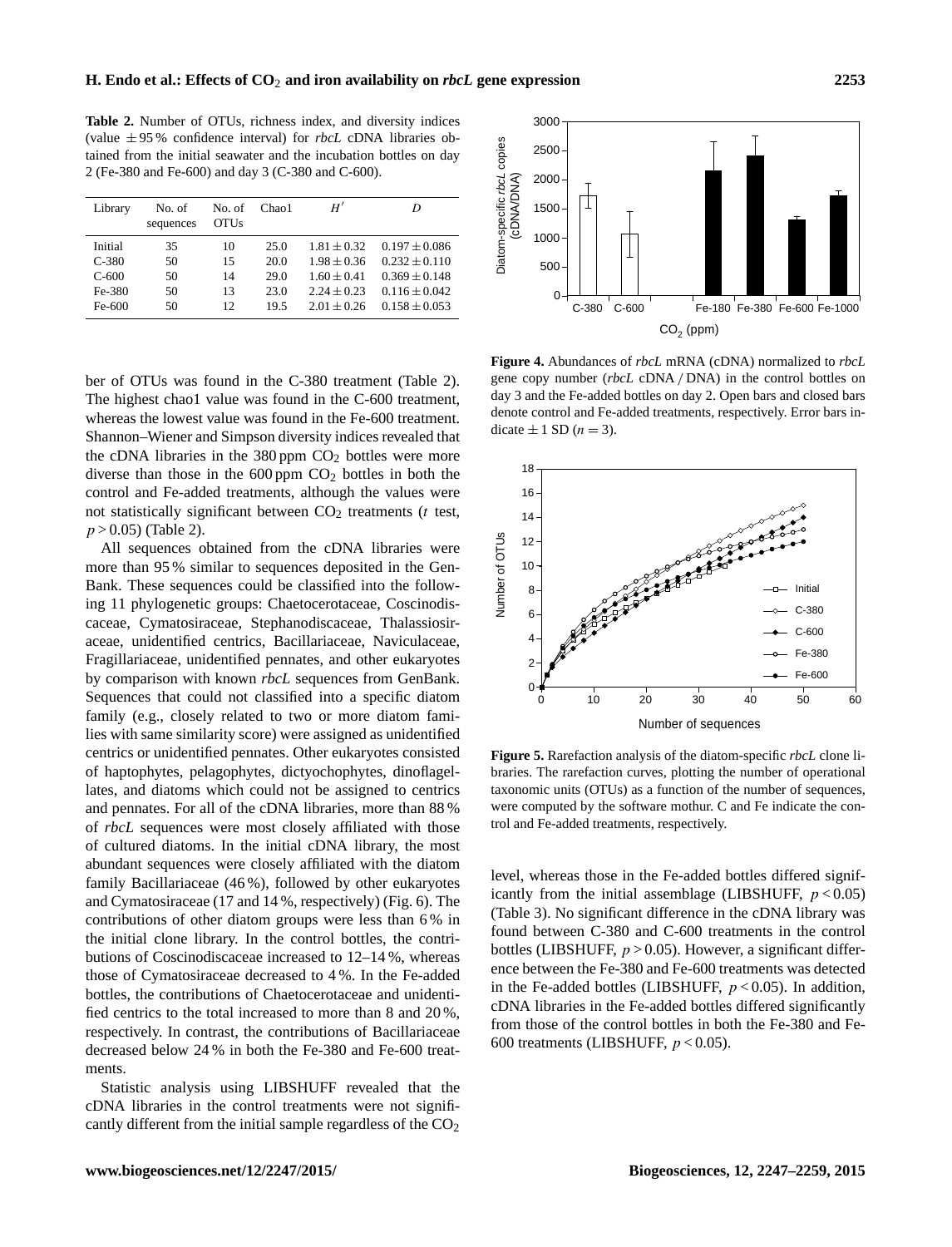|             |         | Library $(Y)$ |         |                  |        |        |  |  |
|-------------|---------|---------------|---------|------------------|--------|--------|--|--|
|             |         | Initial       | $C-380$ | $C-600$          | Fe-380 | Fe-600 |  |  |
| Library (X) | Initial |               | 0.434   | 0.573            | 0.383  | 0.587  |  |  |
|             | $C-380$ | 0.153         |         | 0.086            | 0.101  | 0.898  |  |  |
|             | $C-600$ | 0.523         | 0.500   |                  | 0.004  | 0.033  |  |  |
|             | Fe-380  | < 0.001       | < 0.001 | < 0.001          |        | 0.002  |  |  |
|             | Fe-600  | 0.009         | 0.004   | $\epsilon$ 0.001 | 0.030  |        |  |  |

**Table 3.** Significance levels for differences among *rbcL* cDNA libraries as calculated with LIBSHUFF. p values < 0.05 are italicized.

# **4 Discussion**

# **4.1 Changes in phytoplankton community structure during incubation**

Our CHEMTAX analysis suggested that the diatoms were the principal contributors to the Chl  $a$  biomass in the initial phytoplankton community, followed by haptophytes (Fig. 2). The results were consistent with those reported by Suzuki et al. (2002), who examined the community structure in the Bering Sea during the early summer of 1999. These results suggest that diatoms and haptophytes are ecologically important phytoplankton groups in the study area during the summer. Compared with previous reports in the area (Suzuki et al., 2002; Yoshimura et al., 2013), a relatively high initial Chl a concentration was observed in our experiment, possibly due to an intrusion of the coastal seawater mass from the Aleutian trenches (Sugie et al., 2013). However, the Fe infusion induced significant increases in Chl a biomass and concomitant rapid drawdowns of macronutrients in our incubation bottles (Fig. S2). This indicates that the seawater used for the incubation was Fe-limited for phytoplankton assemblages. Our HPLC and CHEMTAX results suggested that the increase in phytoplankton biomass was mainly due to an increase in diatoms (Figs. 1b and 2b).

We found that the growth of Fuco was less in the high  $CO<sub>2</sub>$ bottles in the control treatments (Fig. 1a), suggesting that the elevated  $CO<sub>2</sub>$  levels could have a negative impact on the diatom biomass in the study area. Negative effects on diatoms induced by an increase in  $CO<sub>2</sub>$  availability were also reported in field incubation experiments conducted in the Bering Sea and the Okhotsk Sea (Hare et al., 2007 and Yoshimura et al., 2010, respectively). However, such trends have rarely been observed in other regions of the world's oceans (e.g., Tortell et al., 2002; Kim et al., 2006; Feng et al., 2009; Hoppe et al., 2013; Endo et al., 2013). Therefore, the responses of phytoplankton assemblages to ocean acidification can differ among geographic locations due to the differences in the biogeography of phytoplankton and/or environmental conditions.

One possible cause of the geographic specificity in the open Bering Sea is the differences in the species composition of diatoms. Our microscope data showed that centric di-



**Figure 6.** Relative phylotype contributions in the *rbcL* cDNA libraries obtained from the initial seawater and the incubation bottles at day 2 (Fe-380 and Fe-600) and day 3 (C-380 and C-600).

atoms such as Chaetocerataceae and Rhizosoleniaceae were predominant at the beginning of the incubation in terms of carbon biomass, and the coastal diatom *Chaetoceros* spp. became predominant in all incubation bottles after day 2 (Sugie et al., 2013). Therefore, the relative decrease in Fuco biomass with increased  $CO<sub>2</sub>$  levels might be partially explained by the decrease in *Chaetoceros* spp. A previous field incubation experiment conducted in the Bering Sea also showed that the carbon biomass of the *Chaetoceros* spp. decreased at higher  $CO<sub>2</sub>$  levels (600–960 µatm  $CO<sub>2</sub>$ ), although it increased at 1190 µatm CO<sup>2</sup> (Yoshimura et al., 2013). However, Tortell et al. (2008) demonstrated that relative abundance of *Chaetoceros* spp. increased under elevated CO<sub>2</sub> levels in the Ross Sea. In the previous laboratory culture experiments, the effects of increased  $CO<sub>2</sub>$  on the growth and/or photosynthesis of *Chaetoceros* spp. were also inconsistent. For example, Ihnken et al. (2011) demonstrated that the growth of diatom *Chaetoceros muelleri* decreased with elevated CO<sub>2</sub> (decreased pH) levels although their photosynthetic capacity increased. In contrast, Trimborn et al. (2013) showed a significant increase in the growth rate of *Chaetoceros debilis* under high  $CO<sub>2</sub>$  conditions. In addition, no  $CO<sub>2</sub>$ -related change in the growth and photosynthetic physiology of *Chaetoceros brevis* was found (Boelen et al., 2011). These results suggest that the responses to elevated CO<sup>2</sup> differ among *Chaetoceros* species.

The concentrations of 19'-Hex were significantly lower in the C-600 treatment than those in the C-380 treatment (Fig. 1c), suggesting that the ocean acidification could induce negative effects not only on the biomass of diatoms, but also on that of haptophytes in the study area. Similar results were obtained from the previous field studies in other regions (e.g., Feng et al., 2010; Endo et al., 2013). One possible factor underlying these decreases is the reduced carbonate-saturation states under high  $CO<sub>2</sub>$  conditions. The energetic cost of calcification in coccolithophores will increase with a decrease in pH (Mackinder et al., 2010). Therefore, additional energy might be needed for cell growth in seawater with high  $CO<sub>2</sub>$  levels. In addition, non-calcifying haptophytes such as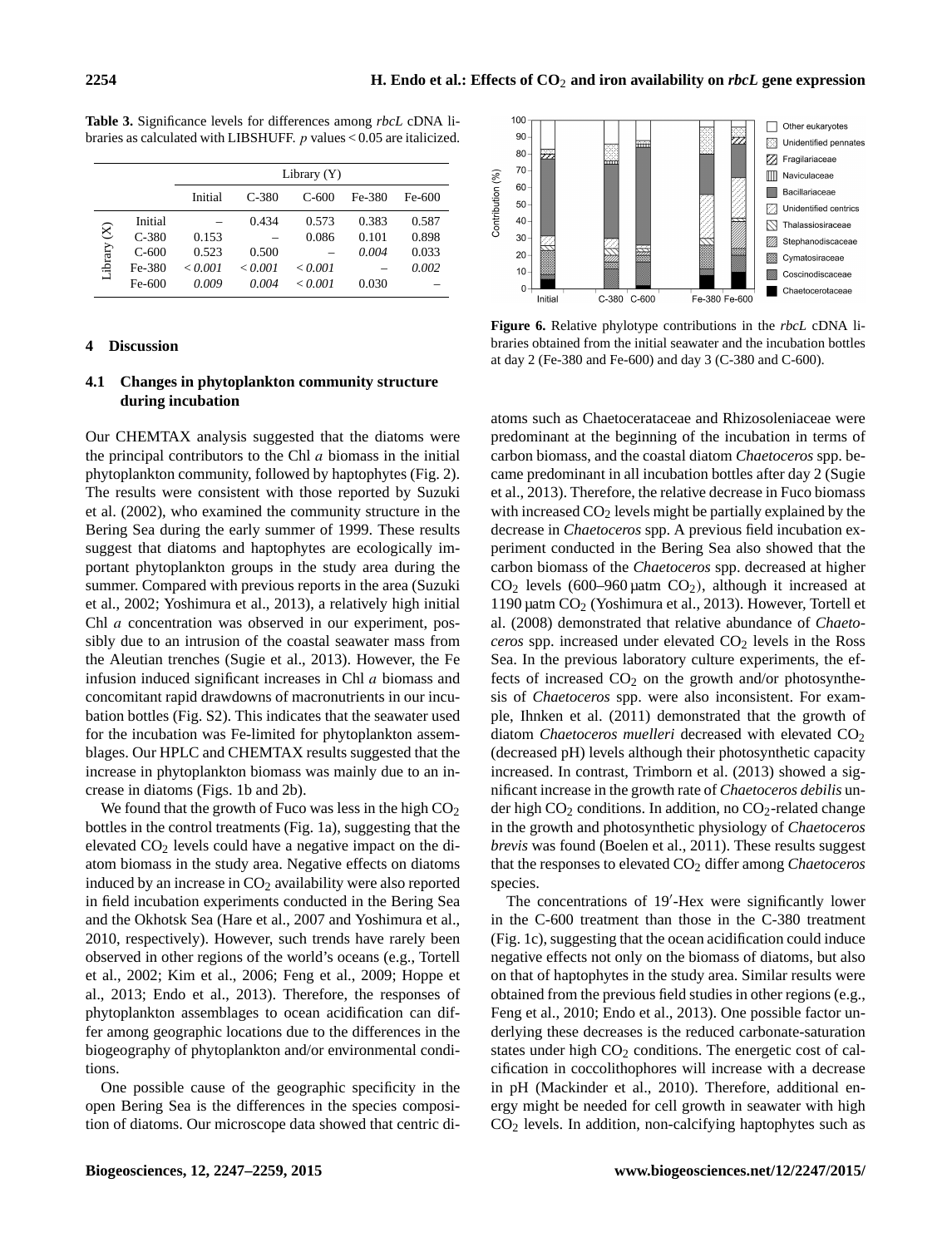*Phaeocystis* spp. often dominate among haptophytes in the natural phytoplankton community (Schoemann et al., 2005), although the effects of ocean acidification on them are still not well understood. Therefore, additional study using a wide range of haptophyte species is required for a detailed understanding of the responses of the haptophyte community to  $CO<sub>2</sub>$ -induced ocean acidification.

Our CHEMTAX outputs showed that the relative contributions of diatoms decreased with increased  $CO<sub>2</sub>$  levels, whereas the contributions of haptophytes increased in both the control and Fe-added bottles (Fig. 2). This indicates that the negative impacts of increased  $CO<sub>2</sub>$  on diatoms were greater than those on haptophytes and other phytoplankton groups. Another possibility is that competition between diatoms and other phytoplankton taxa could occur. For example, diatoms could become less competitive when silicic acid is exhausted because Si depletion significantly depressed growth and could induce their cell death (Harrison et al., 1977; Jiang et al., 2014). However, concentrations of silicic acid were not significantly different among  $CO<sub>2</sub>$  levels in the Fe-added treatments (Fig. S2f). Moreover, in the control treatments, silicic acid was almost depleted in the low  $CO<sub>2</sub>$  treatment after day 5 but not in the high  $CO<sub>2</sub>$  treatment (Fig. S2e). These results suggest that the availability of silicic acid affected little the decreases in relative diatom contribution to Chl a biomass. Larger diatoms could contribute to efficient transfer of energy and organic compounds to higher trophic levels because they would create a shorter food chain compared with nano- and pico-sized phytoplankton (Michaels and Silver, 1988). Because diatoms form a large part of phytoplankton biomass in the Bering Sea basin (Suzuki et al., 2002; Takahashi et al., 2002), the decrease in the relative contribution of diatoms with increasing  $CO<sub>2</sub>$ could reduce the energy transferred from the primary producers to the higher trophic levels.

The decreases in Fuco growth and relative contribution of diatoms were larger in the control bottles than those in the Feadded treatments (Figs. 1 and 2), suggesting that the negative effect of  $CO<sub>2</sub>$  enrichment was greater in the Fe-limited conditions. These results are consistent with Sugie et al. (2013) and Yoshimura et al. (2014), who observed significant decreases in diatom carbon biomass and particulate organic carbon (POC) production under high  $CO<sub>2</sub>$  levels in the control treatments, whereas those were insignificantly changed in the Fe-added treatments. Sugie et al. (2013) indicated that the Fe limitations for phytoplankton in the control bottles were enhanced at high  $CO<sub>2</sub>$  levels, likely due to the reduction of Fe bioavailability as reported in Shi et al. (2010). The combined effects of  $CO<sub>2</sub>$  and Fe availability were also tested in a diatom-dominated phytoplankton community in the Southern Ocean (Hoppe et al., 2013). In their study, net primary productivity in seawater decreased with increased  $pCO<sub>2</sub>$  levels in the Fe-depleted treatments but not in the Fe-enriched treatments. These studies indicate that an interactive effect of CO<sup>2</sup> enrichment and Fe limitation could occur in the diatomdominated natural phytoplankton assemblages in the HNLC region.

#### **4.2** *rbcL* **expression in diatoms**

A significant correlation between diatom *rbcL* copies per liter and Fuco concentration was found in this study (Fig. 3), suggesting the usefulness of the *rbcL* gene fragment as a proxy for diatoms. In addition, the cDNA sequences obtained from cloning were dominated by the diatom-derived *rbcL* gene (Fig. 6). These results indicate that the *rbcL* primers used successfully and selectively amplified the *rbcL* gene of diatoms. Suzuki et al. (2011) showed that Fuco concentration significantly correlated with diatom carbon biomass in the subarctic Pacific. Furthermore, Matsuda et al. (2011) showed that the number of *rbcL* gene per cell varies among diatom species, and it was positively correlated with cell size. Therefore, we concluded that the *rbcL* gene could serve as a potential molecular marker for diatom biomass.

The transcript abundance of the diatom-specific *rbcL* gene decreased with elevated  $CO<sub>2</sub>$  levels in both the control and Fe-added treatments (Fig. 4). Because RuBisCO expression is primarily controlled at the transcriptional level in the natural phytoplankton community (Xu and Tabita, 1996; Wawrik et al., 2002), our results suggest that increased  $CO<sub>2</sub>$  levels could reduce the amount of RuBisCO in diatoms. It should be noted that significant decreases in *rbcL* expression with increased  $CO<sub>2</sub>$  levels were observed on days 2 and 3, when macronutrients still remained (Fig. S2). This indicates that the downregulation of *rbcL* expression in diatoms was probably caused by the increase in  $CO<sub>2</sub>$  availability. It has been shown that some land plants can increase their nitrogen utilization efficiency under elevated  $CO<sub>2</sub>$  levels by reducing the investment of nitrogen in RuBisCO (Curtis et al., 1989; Makino et al., 2003). Losh et al. (2012, 2013) also demonstrated a decreased RuBisCO contribution to the total protein in the California Current phytoplankton community with an increase in  $CO<sub>2</sub>$  level. Because a decrease in the expression of RuBisCO can result in a reduction of the potential capacity for carbon fixation in the natural environment (John et al., 2007b), our results indicate that an increase in  $CO<sub>2</sub>$  levels could have a negative impact on photosynthetic carbon fixation for diatoms in the study area. Recently, Gontero and Salvucci (2014) pointed out that RuBisCO activase plays a key role in the modification of RuBisCO activity, and consequently in the capacity of carbon fixation, although the occurrence of RuBisCO activase in diatoms is not well understood. Further studies must be needed for better understanding of the impacts of elevated  $CO<sub>2</sub>$  on photosynthetic physiology in diatoms.

The negative effects of increasing  $CO<sub>2</sub>$  on diatom biomass were not severe in the Fe-added bottles relative to Fe-limited control bottles (Fig. 1a and b), whereas *rbcL* transcripts decreased with increased  $CO<sub>2</sub>$  regardless of Fe availability (Fig. 4). This suggests that the diatoms could overcome the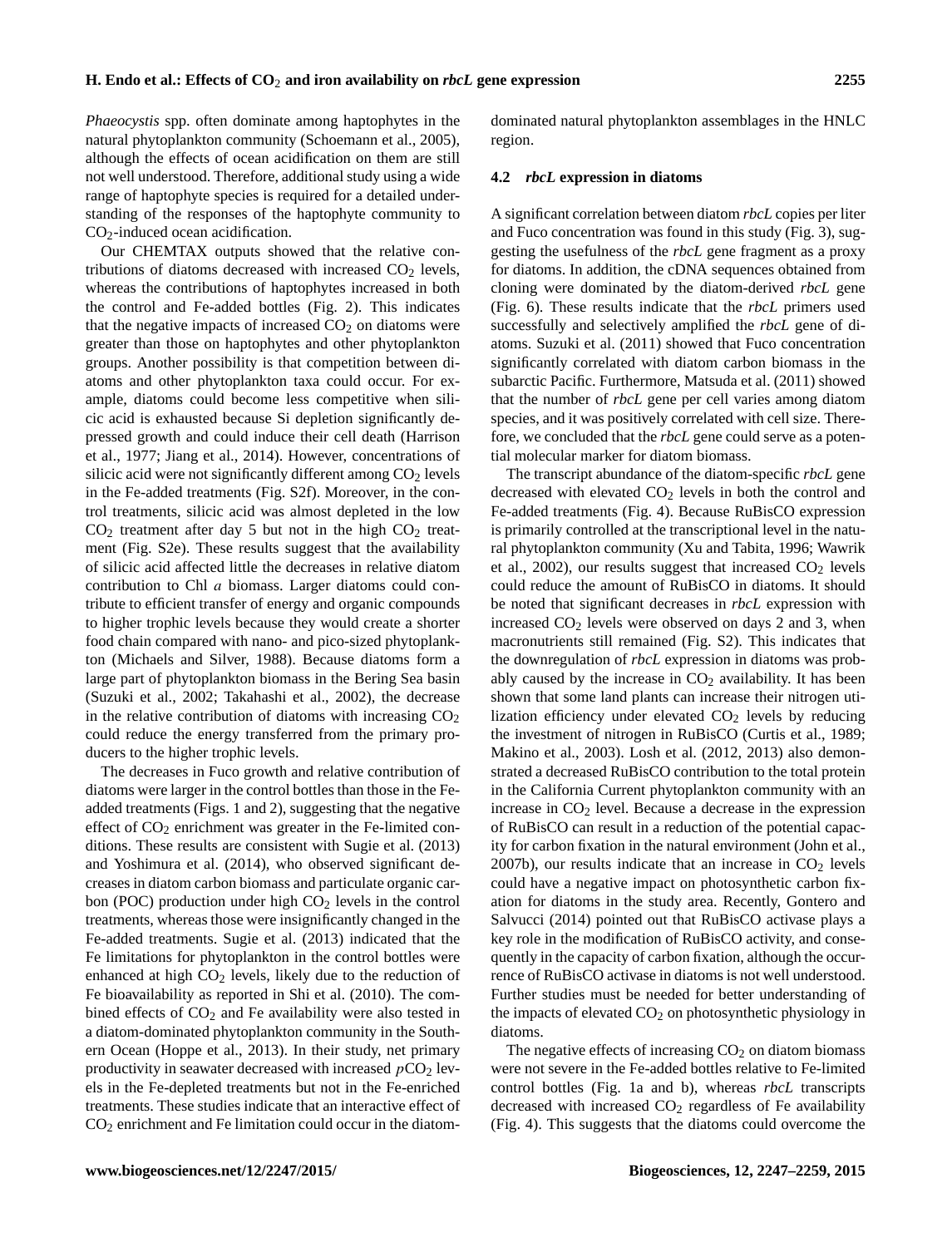decrease in RuBisCO activity in the Fe-added treatments. According to our cloning data (Fig. 6), a shift in phylogenetic composition of the diatoms actively transcribed *rbcL* was observed in the Fe-added bottles. In addition,  $F_v/F_m$  values increased significantly with Fe enrichment in our incubation experiments (Sugie et al., 2013), indicating an increase in the photochemical quantum efficiency of photosystem II for the diatoms. Therefore, the photosystem II activity might compensate for the decrease in RuBisCO expression under Fe-replete conditions.

It is generally recognized that phytoplankton autonomously regulate the transcription of the *rbcL* gene in response to environmental conditions such as light and nutrient availability (Pichard et al., 1996; Granum et al., 2009; John et al., 2010). However, the mechanisms controlling the transcription of RuBisCO operon in diatoms are largely unknown. Recently, Minoda et al. (2010) showed that the red alga *Cyanidioschyzon merolae* increased *rbcL* transcription at high levels of NADPH, 3-phosphoglyceric acid (3-PGA), or ribulose-1,5-bisphosphate (RuBP) under the influence of the transcription factor Ycf30. In addition, it has been reported that regeneration of RuBP could be a limiting factor for the CBB cycle in high  $CO<sub>2</sub>$  conditions (von Caemmerer and Farquhar, 1981; Stitt, 1991; Onoda et al., 2005). Thus, one possible mechanism underlying the reduction of diatom *rbcL* transcripts observed in our study is related to a decrease in RuBP concentration in the chloroplasts due to the increase in  $CO<sub>2</sub>$  availability for diatoms. Because diatoms possess the same type of RuBisCO (Form ID) and gene homologs encoding the Ycf30 protein (i.e., *ycf30*) (Kowallik et al., 1995), they could control *rbcL* gene expression using the same mechanisms as *C. merolae*. Further studies using marine diatom cultures are required to obtain a better understanding of the physiological mechanisms controlling the expression of RuBisCO.

In our experiment, the rarefaction curves plateaued to some extent in all treatments (Fig. 5), indicating that the clone numbers screened from each library were statistically sufficient for further diversity analysis. Taxonomic compositions in the cDNA library were considerably different from those in the diatom carbon biomass revealed by microscopic analysis by Sugie et al. (2013), which were composed primarily by Chaetocerataceae. This implies that the predominant diatoms did not necessarily become transcriptionally active *rbcL* phylotypes in our experiment. In addition, because 16–42 % of the sequences were classified as unidentified diatoms or other eukaryotes, the primer set used in this study might be insufficient to estimate diatom composition at the family level.

The *rbcL* cDNA libraries in the Fe-added treatments differed significantly from the initial library, whereas those in the control treatments were not significantly different (Table 3), suggesting that the diatom blooms induced by Fe infusion were associated with the change in the relative contribution of*rbcL* expression in diatoms. For example, compared to the initial seawater, the relative contributions of Chaetocerataceae and unidentified centrics to the *rbcL* cDNA library increased markedly in the Fe-added bottles, whereas they remained minor components in the control bottles (Fig. 6). This indicates that the relative significance of the RuBisCO activity of these phylotypes could be increased by Fe enrichment. In addition, cDNA libraries were significantly different from each other at different  $CO<sub>2</sub>$  levels in the Fe-added bottles (Table 3). This indicates that the transcriptionally active phylotypes in diatoms could shift in response to an increase in the  $CO<sub>2</sub>$  level. On the other hand, the diversity indices for the diatom-specific *rbcL* cDNA sequences were not affected by  $CO<sub>2</sub>$  availability (Table 2). In addition, the highest chao1 (richness) value was observed in the C-600 treatment. These results suggest that the richness and/or diversity of diatom phylotypes actively transcribing the *rbcL* gene could have remained under elevated CO<sub>2</sub> levels.

# **5 Conclusions**

The present study showed that an increase in  $CO<sub>2</sub>$  levels could have negative impacts on diatom biomass in the Bering Sea, especially under Fe-limited conditions. Because diatoms play pivotal roles in carbon sequestration and food webs in the Bering Sea (Springer et al., 1996; Takahashi et al., 2002), our results indicate that ocean acidification might alter the biogeochemical processes and ecological dynamics in the study area. Although the present results cannot be extrapolated to other HNLC ecosystems due to differences in other environmental conditions, our findings suggest that the combined effects of  $CO<sub>2</sub>$  and other environmental factors such as Fe availability need to be examined for a better understanding of the potential impacts of ocean acidification on marine ecosystems.

We examined, for the first time, the relationships between  $CO<sub>2</sub>$  levels or Fe availability and RuBisCO expression of diatoms in the Bering Sea. Significant decreases in the *rbcL* expression of diatoms were observed at elevated  $CO<sub>2</sub>$  levels in both the Fe-limited and Fe-enriched treatments, suggesting that ocean acidification could reduce the primary productivity in the study area. Our results indicate that the amount of *rbcL* transcripts could be an important indicator to assess the physiological responses of RuBisCO activity in diatoms to environmental drivers. However, photosynthetic carbon fixation in diatoms can be controlled not only by RuBisCO activity, but also by other processes such as carbon concentrating mechanisms (CCMs) and/or RuBP regeneration (Rost et al., 2003; Onoda et al., 2005). More detailed studies on molecular mechanisms are required to clarify the physiological responses of the diatom community to  $CO<sub>2</sub>$  and Fe availability.

**The Supplement related to this article is available online at [doi:10.5194/bg-12-2247-2015-supplement.](http://dx.doi.org/10.5194/bg-12-2247-2015-supplement)**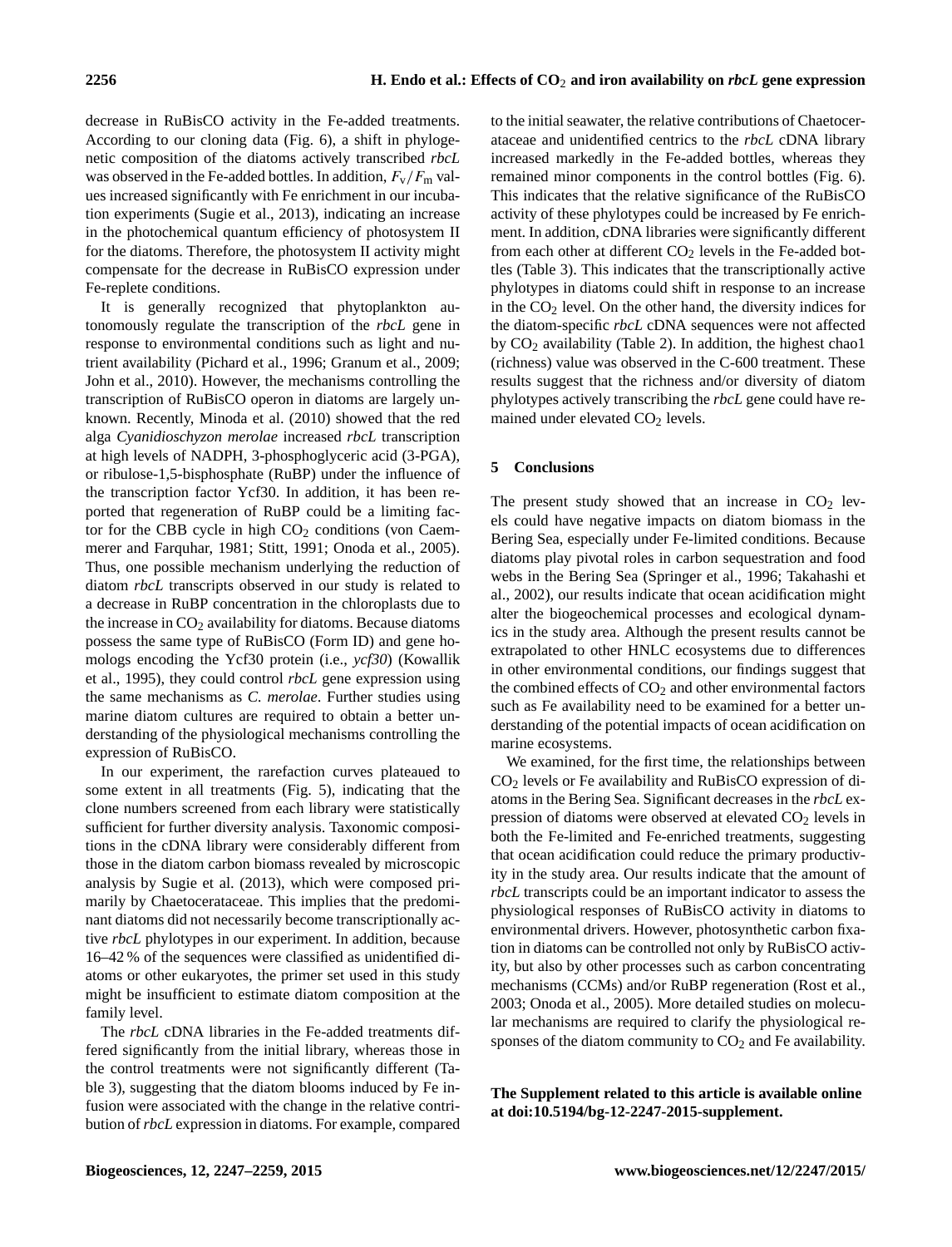*Acknowledgements.* We thank the captain, officers, and crew of the R/V *Hakuho Maru* for their great support and field assistance. We also thank J. Nishioka for Fe analysis. We show our appreciation to the editor and the three referees for providing constructive comments on the manuscript. This work was conducted within the framework of the Plankton Ecosystem Response to  $CO<sub>2</sub>$ Manipulation Study (PERCOM) and was partly supported by the grants from CRIEPI (no. 090313) and a Grant-in-Aid for Scientific Research (nos. 18067008, 22681004).

#### Edited by: E. Marañón

#### **References**

- Badger, M. R., Whitney, S. M., Ludwig, M., Yellowlees, D. C., Leggat, W., and Price, G. D.: The diversity and co-evolution of RubisCO, plastids, pyrenoids, and chloroplast based CO2 concentrating mechanisms in algae, Can. J. Bot., 76, 1052–1071, 1998.
- Banse, K. and English, D. C.: Comparing phytoplankton seasonality in the eastern and western subarctic Pacific and the western Bering Sea, Prog. Oceanogr., 43, 235–288, 1999.
- Boelen, P., van de Poll, W. H., van de Strate, H. J, Neven, I. A., Beardall, J., and Buma, A. G. J.: Neither elevated nor reduced CO2 affects the photophysiological performance of the marine Antarctic diatom *Chaetoceros brevis*, J. Exp. Mar. Biol. Ecol., 406, 38–45, 2011.
- Caldeira, K. and Wickett, M. E.: Anthropogenic carbon and ocean pH, Nature, 425, 365, 2003.
- Chao, A.: Nonparametric estimation of the number of classes in a population, Scand. J. Stat., 11, 265–270, 1984.
- Collins, S., Rost, B., and Rynearson, T. A.: Evolutionary potential of marine phytoplankton under ocean acidification, Evol. Appl., 7, 140–155, 2014.
- Corredor, J. E., Wawrik, B., Paul, J. H., Tran, H., Kerkhof, L., Lopez, J. M, Dieppa, A., and Cardenas, O.: Geochemical rate-RNA integrated study: ribulose-1,5-bisphosphate carboxylase / oxygenase gene transcription and photosynthetic capacity of planktonic photoautotrophs, Appl. Environ. Microbiol., 70, 5459–5468, 2004.
- Curtis, P. S., Drake, B. G., and Whigham, D. F.: Nitrogen and carbon dynamics in  $C_3$  and  $C_4$  marsh plants grown under elevated CO2 in situ, Oecologia, 78, 297–301, 1989.
- Edmond, J. M.: High precision determination of titration alkalinity and total carbon dioxide content of sea water by potentiometric titration, Deep-Sea Res., 17, 737–750, 1970.
- Endo, H., Yoshimura, T., Kataoka, T., and Suzuki, K.: Effects of CO2 and iron availability on phytoplankton and eubacterial community compositions in the northwest subarctic Pacific, J. Exp. Mar. Biol. Ecol., 439, 160–175, 2013.
- Engel, A., Schulz, K. G., Riebesell, U., Bellerby, R., Delille, B., and Schartau, M.: Effects of  $CO<sub>2</sub>$  on particle size distribution and phytoplankton abundance during a mesocosm bloom experiment (PeECE II), Biogeosciences, 5, 509–521, doi[:10.5194/bg-5-509-](http://dx.doi.org/10.5194/bg-5-509-2008) [2008,](http://dx.doi.org/10.5194/bg-5-509-2008) 2008.
- Feng, Y., Hare, C. E., Leblanc, K., Rose, J. M., Zhang, Y., DiTullio, G. R., Lee, P. A., Wilhelm, S. W., Rowe, J. M., Sun, J., Nemcek, N., Gueguen, C., Passow, U., Benner, I., Brown, C.,

and Hutchins, D. A.: Effects of increased  $pCO<sub>2</sub>$  and temperature on the North Atlantic spring bloom. I. The phytoplankton community and biogeochemical response, Mar. Ecol. Prog. Ser. 388, 13–25, 2009.

- Feng, Y., Hare, C. E., Rose, J. M., Handy, S. M., DiTullio, G. R., Lee, P. A., Smith Jr, W. O., Peloquin, J., Tozzi, S., Sun, J., Zhang, Y., Dunbar, R. B., Long, M. C., Sohst, B., Lohan, M., and Hutchins, D. A.: Interactive effects of iron, irradiance and CO2 on Ross Sea phytoplankton, Deep-Sea Res. I, 57, 368–383, 2010.
- Gontero, B. and Salvucci, M. E.: Regulation of photosynthetic carbon metabolism in aquatic and terrestrial organisms by Rubisco activase, redox-modulation and CP12, Aquat. Bot., 118, 14–23, 2014.
- Granum, E., Roberts, K., Raven, J. A., and Leegood, R. C.: Primary carbon and nitrogen metabolic gene expression in the diatom *Thalassiosira pseudonana* (Bacillariophyceae): Diel periodicity and effects of inorganic carbon and nitrogen, J. Phycol., 45, 1083–1092, 2009.
- Hare, C. E., Leblanc, K., DiTullio, G. R., Kudela, R. M., Zhang, Y., Lee, P. A., Riseman, S., and Hutchins, D. A.: Consequences of increased temperature and  $CO<sub>2</sub>$  for phytoplankton community structure in the Bering Sea, Mar. Ecol. Prog. Ser., 352, 9–16, 2007.
- Harrison, P. J., Conway, H. L., Holmes, R. W., and Davis, C. O.: Marine diatoms grown in chemostats under silicate or ammonium limitation. III. Cellular chemical composition and morphology of *Chaetoceros debilis*, *Skeletonema costatum*, and *Thalassiosira gravida*, Mar. Biol., 43, 19–31, 1977.
- Hoppe, C. J., Hassler, C. S., Payne, C. D., Tortell, P. D., Rost, B., and Trimborn, S.: Iron limitation modulates ocean acidification effects on Southern Ocean phytoplankton communities, PloS One, 8, e79890, doi[:10.1371/journal.pone.0079890,](http://dx.doi.org/10.1371/journal.pone.0079890) 2013.
- Ihnken, S., Roberts, S., and Beardall, J.: Differential responses of growth and photosynthesis in the marine diatom *Chaetoceros muelleri* to  $CO<sub>2</sub>$  and light availability, Phycologia, 50, 182-193, 2011.
- Jeffrey, S. W. and Wright, S. W.: Photosynthetic pigments in the Haptophyta, in: The Haptophyte algae, edited by: Green, J. C. and Leadbeater, B. S. C., Carendon Press, Oxford, 111–132, 1994.
- Jiang, Y., Yin, K., Berges, J. A., and Harrison, P. J.: Effects of silicate resupply to silicate-deprived *Thalassiosira weissflogii* (Bacillariophyceae) in stationary or senescent phase: short-term patterns of growth and cell death, J. Phycol., 50, 602–606, 2014
- John, D. E., Patterson, S. S., and Paul, J. H.: Phytoplankton group specific quantitative polymerase chain reaction assays for Ru-BisCO mRNA transcripts in seawater, Mar. Biotechnol., 9, 747– 759, 2007a.
- John, D. E., Wang, Z. A., Liu, X. W., Byrne, R. H., Corredor, J. E., Lopez, J. M., Cabrera, A., Bronk, D. A., Tabita, F. R., and Paul, J. H.: Phytoplankton carbon fixation gene (RuBisCO) transcripts and air-sea  $CO<sub>2</sub>$  flux in the Mississippi River plume, ISME J., 1, 517–531, 2007b.
- John, D. E., Jose, López-Díaz, J. M., Cabrera, A., Santiago, N. A., Corredor, J. E., Bronk, D. A., and Paul, J. H.: A day in the life in the dynamic marine environment: how nutrients shape diel patterns of phytoplankton photosynthesis and carbon fixation gene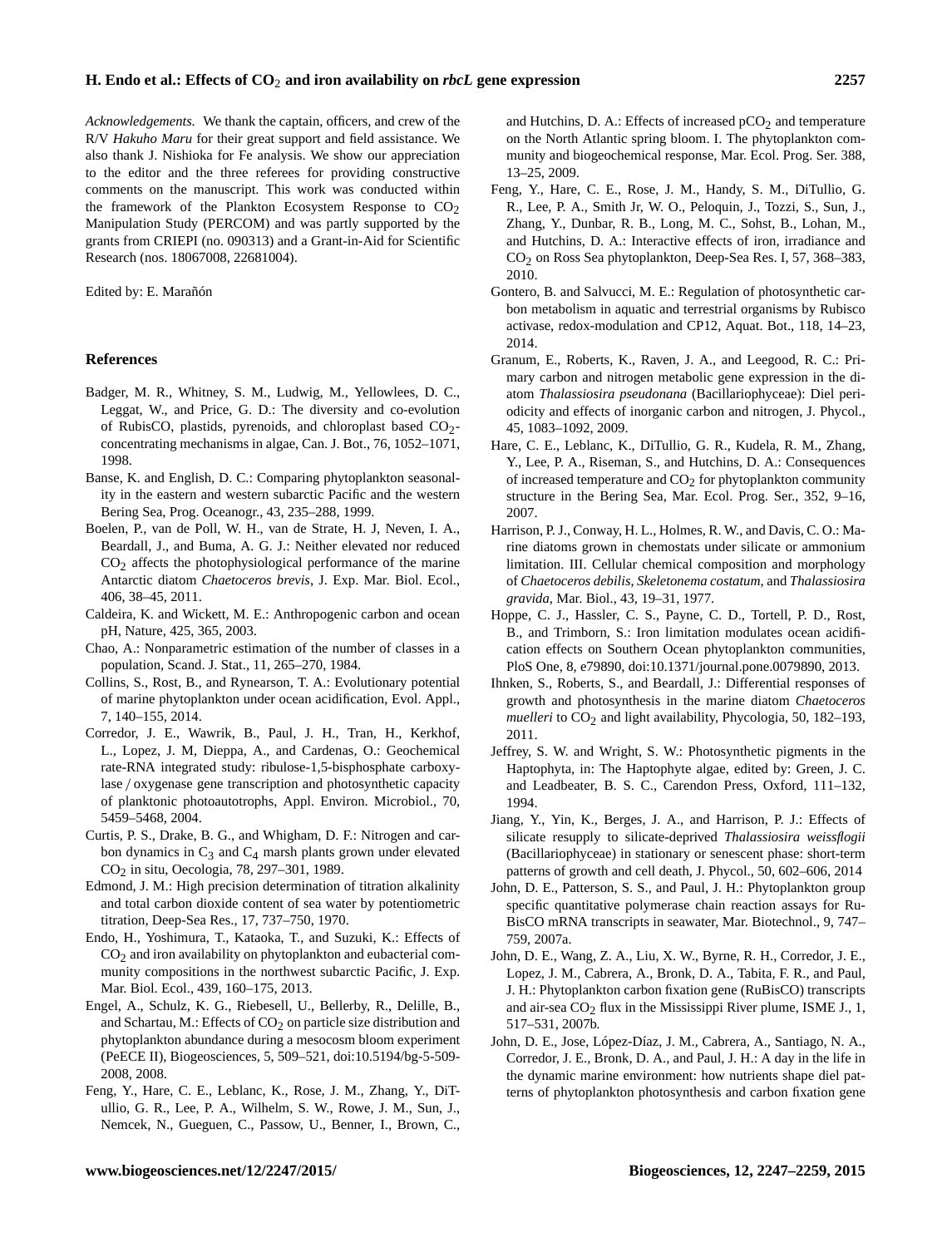expression in the Mississippi and Orinoco River plumes, Hydrobiologia, 679, 155–173, 2010.

- Kim, J.-M., Lee, K., Shin, K., Kang, J. -H., Lee, H. -W., Kim, M., Jang, P.-G., and Jang, M.-C.: The effect of seawater CO<sub>2</sub> concentration on growth of the natural phytoplankton assemblage in a controlled mesocosm experiment, Limnol. Oceanogr., 51, 1629– 1636, 2006.
- Kowallik, K. V., Stoebe, B., Schaffran, I., KrothPancic, P., and Freier, U.: The chloroplast genome of a chlorophyll  $a + c$ containing alga, Odontella sinensis, Plant Mol. Biol. Rep., 13, 336–342, 1995.
- Latasa, M.: Improving estimations of phytoplankton class abundances using CHEMTAX, Mar. Ecol. Prog. Ser., 329, 13–21, 2007.
- Lewis, E. and Wallance, D. W. R.: Program developed for  $CO<sub>2</sub>$  system calculations. ORNL/CDIAC-105. Carbon dioxide information analysis center, Oak Ridge National Laboratory, US Department of Energy, Oak Ridge, Tennessee, 1998.
- Losh, J. L., Morel, F. M. M., and Hopkinson, B. M.: Modest increase in the C:N ratio of N-limited phytoplankton in the California Current in response to high CO<sub>2</sub>, Mar. Ecol. Prog. Ser., 468, 31–42, 2012.
- Losh, J. L., Young, J. N., and Morel, F. M.: Rubisco is a small fraction of total protein in marine phytoplankton, New Phytol., 198, 52–58, 2013.
- Luu-The, V., Paquet, N., Calvo, E., and Cumps, J.: Improved realtime RT-PCR method for high-throughput measurements using second derivative calculation and double correction, Biotechniques, 38, 287–293, 2005.
- Mackey, M. D., Mackey, D. J., Higgins, H. W., and Wright, S. W.: CHEMTAX-a program for estimating class abundances from chemical markers: application to HPLC measurements of phytoplankton, Mar. Ecol. Prog. Ser., 144, 265–283, 1996.
- Mackinder, L., Wheeler, G., Schroeder, D., Riebesell, U., and Brownlee, C.: Molecular mechanisms underlying calcification in coccolithophores, Geomicrobiology, 27, 585–595, 2010.
- Makino, A., Sakuma, H., Sudo, E., and Mae, T.: Differences between Maize and Rice in N-use efficiency for photosynthesis and protein allocation, Plant Cell Physiol., 44, 952–956, 2003.
- Matsuda, Y., Nakajima, K., and Tachibana, M.: Recent progresses on the genetic basis of the regulation of  $CO<sub>2</sub>$  acquisition systems in response to  $CO<sub>2</sub>$  concentration, Photosynth. Res., 109, 191– 203, 2011.
- Meakin, N. G. and Wyman, M.: Rapid shifts in picoeukaryote community structure in response to ocean acidification, ISME J., 5, 1397–1405, 2011.
- Meehl, G. A., Stocker, T. F., Collins, W. D., Friedlingsten, P., Gaye, A. T., Gregory, J. M., Kitoh, A., Knutti, R., Murphy, J. M., Noda, A., Raper, S. C. B., Watterson, I. G., Weaver, A. J., and Zhao, Z. -C.: Global Climate Projections, in: Climate Change 2007 The Physical Science Basis, Contribution of Working Group I to the Fourth Assessment Report of the Intergovernmental Panel on Climate Change, edited by: Solomon, S., Qin, D., Manning, M., Chen, Z., Marquis, M., Averyt, K., Tignor, M. M. B., and Miller, H. L., Cambridge University Press, United Kingdom and New York, 2007.
- Michaels, A. F. and Silver, M. W.: Primary Production, sinking fluxes and the microbial food web, Deep-Sea Res., 35, 473–490, 1988.
- Minoda, A., Weber, A. P. M., Tanaka, K., and Miyagishima, S.: Nucleus-independent control of the Rubisco operon by the plastid-encoded transcription factor Ycf30 in the red alga *Cyanidioschyzon merolae*, Plant Physiol., 154, 1532–1540, 2010.
- Obata, H., Karatani, H., and Nakayama, E.: Automated determination of iron in seawater by chelating resin concentration and chemiluminescence detection, Anal. Chem., 65, 1524–1528, 1993.
- Ondrusek, M. E., Bidigare, R. R., Sweet, S. T, Defreitas, D. A., and Brooks, J. M.: Distribution of phytoplankton pigments in the North Pacific Ocean in relation to physical and optical variability, Deep-Sea Res., 38, 243–266, 1991.
- Onoda, Y., Hikosaka, K., and Hirose, T.: Seasonal change in the balance between capacities of RuBP carboxylation and RuBP regeneration affects CO2 response of photosynthesis in *Polygonum cuspidatum*, J. Exp. Bot., 56, 755–763, 2005.
- Pearson, P. N. and Palmer, M. R.: Atmospheric carbon dioxide concentration over the past 60 million years, Nature, 406, 659–699, 2000.
- Pichard, S. L., Campbell, L., Kang, J. B., Tabita, F. R., and Paul, J. H.: Regulation of ribulose bisphosphate carboxylase gene expression in natural phytoplankton communities 1. Diel rhythms, Mar. Ecol. Prog. Ser., 139, 257–265, 1996.
- Raven, J., Caldeira, K., Elderfield, H., Hoegh-Guldberg, O., Liss, P., Riebesell, U., Shepherd, J., Turley, C., and Watson, A.: Ocean acidification due to increasing atmospheric carbon dioxide, The Royal Society policy document 12/05, Cardiff: Clyvedon Press, 2005.
- Riebesell, U. and Tortell, P. D.: Effects of ocean acidification on pelagic organisms and ecosystems, in: Ocean acidification, edited by: Gattuso, J.-P., and Hansson, L., Oxford University Press, New York, 83–98, 2011.
- Riebesell, U., Schulz, K. G., Bellerby, R. G. J., Botros, M., Fritsche, P., Meyerhöfer, M., Neill, C., Nondal, G., Oschlies, A., Wohlers, J., and Zöllner, E.: Enhanced biological carbon consumption in a high CO<sub>2</sub> ocean, Nature, 450, 545–548, 2007.
- Rost, B., Riebesell, U., Burkhardt, S., and Sültemeyer, D.: Carbon acquisition of bloom forming marine phytoplankton, Limnol. Oceanogr., 48, 55–67, 2003.
- Sabine, C. L., Feely, R. A., Gruber, N., Key, R. M., Lee, K., Bullister, J. L., Wanninkhof, R., Wong, C. S., Wallace, D. W. R., Tilbrook, B., Millero, F. J., Peng, T.-H., Kozyr, A., Ono, T., and Rios, A. F.: The oceanic sink for anthropogenic  $CO<sub>2</sub>$ , Science, 305, 367–371, 2004.
- Schloss, P. D., Westcott, S. L., Ryabin, T., Hall, J. R., Hartmann, M., Hollister, E. B., Lesniewski, R. A., Oakley, B. B., Parks, D. H., Robinson, C. J., Sahl, J. W., Stres, B., Thallinger, G. G., Van Horn, D. J., and Weber, C. F.: Introducing mothur: open-source, platform-independent, community-supported software for describing and comparing microbial communities, Appl. Environ. Microbiol., 75, 7537–7541, 2009.
- Schoemann, V., Becquevort, S., Stefels, J., Rousseau, V., and Lancelot, C.: Phaeocystis blooms in the global ocean and their controlling mechanisms: a review, J. Sea Res., 53, 43–66, 2005.
- Shannon, C. E.: A mathematical theory of communication, AT&T Teck. J., 27, 379–423, 1948.
- Shi, D., Xu, Y., Hopkinson, B. M., and Morel, F. M. M.: Effect of ocean acidification on iron availability to marine phytoplankton, Science, 327, 676–679, 2010.